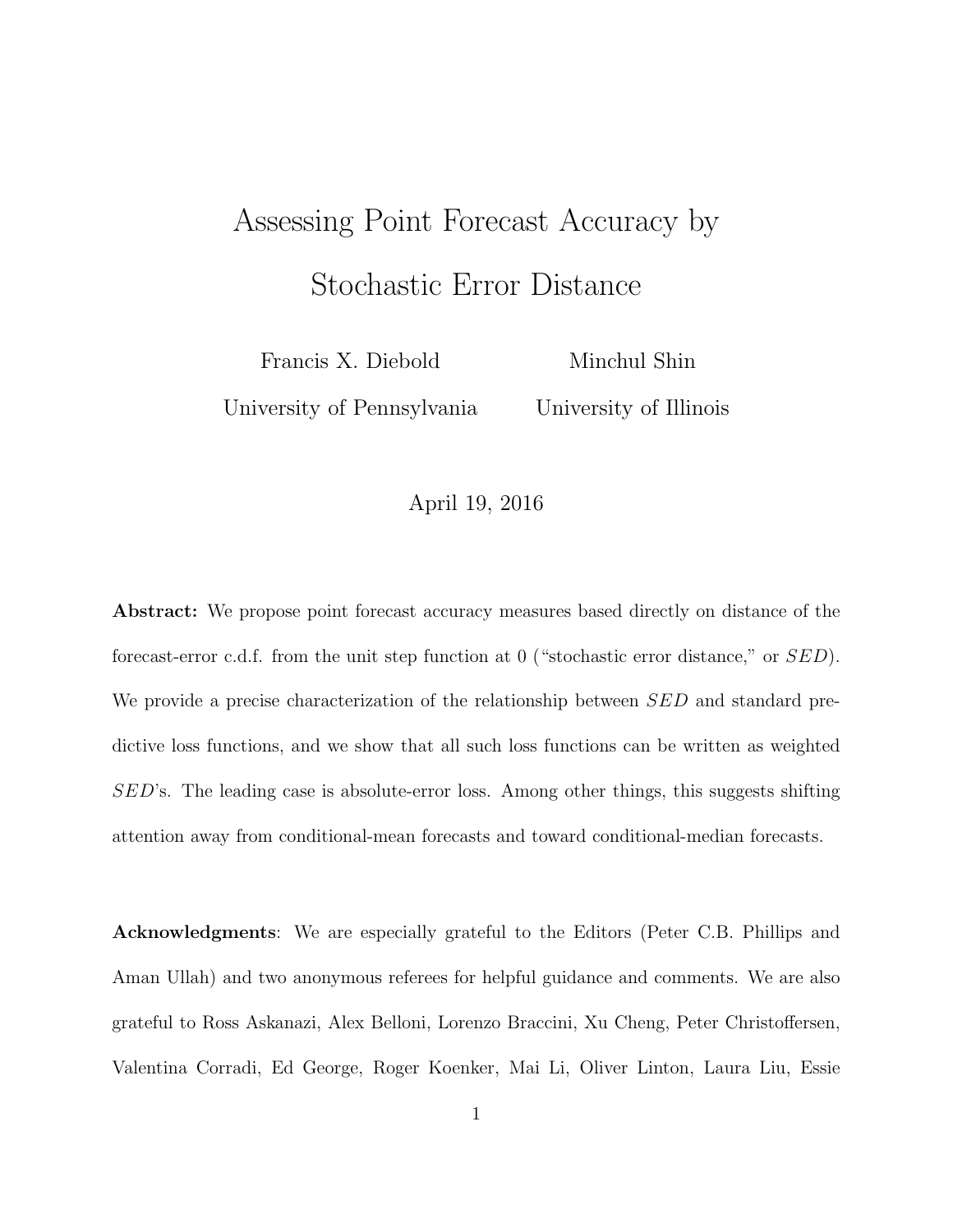Maasoumi, Andrew Patton, Ehsan Soofi, Norm Swanson, Mike Steele, Allan Timmermann, Aman Ullah, Mark Watson, and Tiemen Woutersen. We also thank seminar participants at Federal Reserve Bank of San Francisco, the Emory University Conference in Honor of Essie Maasoumi, the European University Institute, and the University of Pennsylvania. The usual disclaimer applies.

Key words: Forecast accuracy, forecast evaluation, absolute-error loss, quadratic loss, squared-error loss

JEL codes: C53

Contact: fdiebold@sas.upenn.edu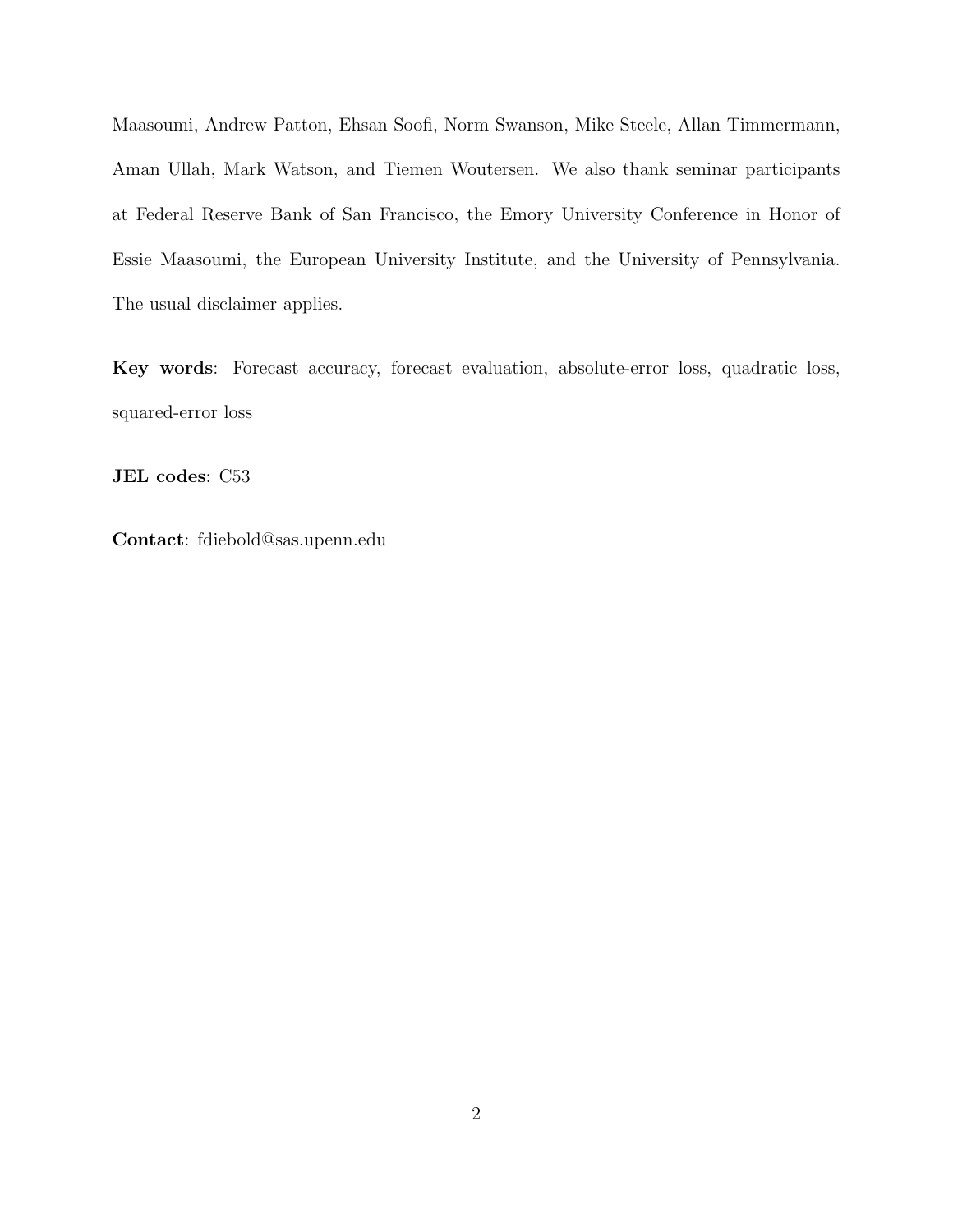## 1 Introduction

One often wants to rank competing point forecasts by accuracy. Invariably one proceeds by ranking by expected loss,  $E(L(e))$ , where e is forecast error and the loss function  $L(e)$ satisfies  $L(0) = 0$  and  $L(e) \geq 0$ ,  $\forall e$ .<sup>[1](#page-2-0)</sup> Typically, however, little thought is given to the loss function  $L(e)$ . Instead, Gauss' centuries-old quadratic loss,  $L(e) = e^2$ , remains routinely invoked, primarily for mathematical convenience.

Against this background, in this paper we approach the accuracy ranking problem directly, basing rankings on the entire distribution of e. In particular, recognizing that any reasonable loss function must satisfy  $L(0) = 0$ , we study accuracy measures based directly on the distance between  $F(e)$ , the c.d.f. of e, and  $F^*(e)$ , the unit step function at  $0,2$  $0,2$ 

$$
F^*(e) = \begin{cases} 0, & e < 0 \\ 1, & e \ge 0. \end{cases}
$$

 $F^*(e)$  is the error cdf that corresponds to perfect forecasts; hence we compare  $F(e)$  to  $F^*(e)$ , and we favor forecasts that minimize the integrated absolute distance between the two, or "stochastic error distance"  $(SED)$ . This approach turns out to yield useful insights with important practical implications. We proceed as follows. In section [2](#page-3-0) we introduce SED loss and relate it to traditional loss functions, and in section [3](#page-5-0) we assess the likely empirical relevance of our basic result. In section [4](#page-7-0) we introduce a weighted version SED and again relate it to traditional loss functions. In section [5](#page-9-0) we generalize SED in a way that facilitates relating it to other divergence and distance measures, such as Cramér-von-Mises divergence

<span id="page-2-0"></span><sup>&</sup>lt;sup>1</sup>More general representations are possible, which recognize that the actual and forecasted values ( $y$  and  $\hat{y}$ , say) need not enter loss only through their difference, which is the forecast error,  $e = y - \hat{y}$ . See, for example, [Patton](#page-22-0) [\(2015\)](#page-22-0) and the references therein. We could instead rank by  $E(L(y, \hat{y}))$ , where the loss function  $L(y, \hat{y})$  satisfies  $L(y, y) = 0$  and  $L(y, \hat{y}) \geq 0$ ,  $\forall y, \hat{y}$ . In the vast majority of the literature, however, the simple  $L(e)$  form is used, and we shall follow suit here.

<span id="page-2-1"></span><sup>&</sup>lt;sup>2</sup>In an abuse of notation, throughout this paper we use " $F(\cdot)$ " to denote any cumulative density function. The meaning will be clear from context.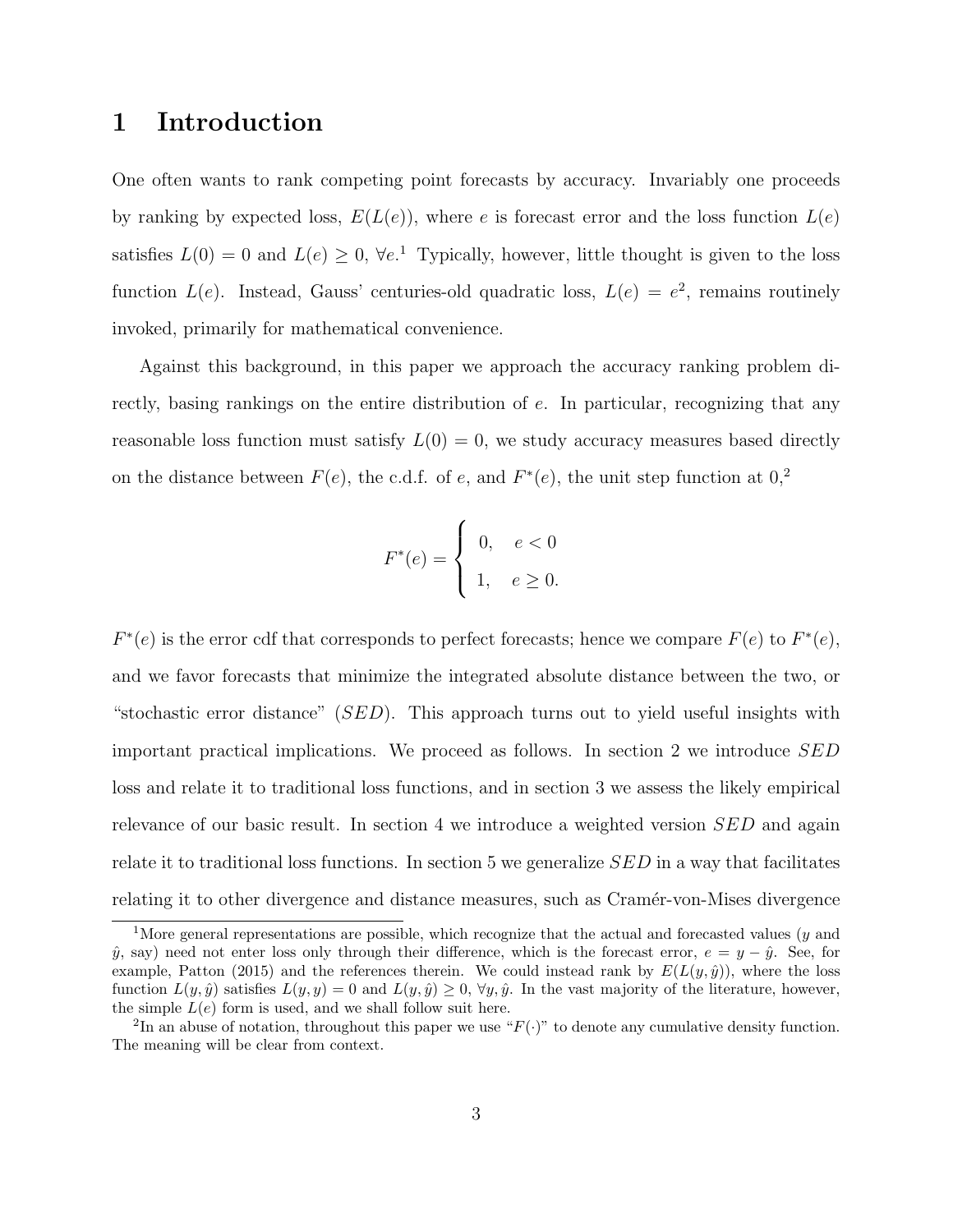and Kolmogorov-Smirnov distance. In section [6,](#page-13-0) building on the results of section [5](#page-9-0) for our generalized generalized SED, we provide a complete characterization of the relationship between generalized SED minimization and traditional expected loss minimization. We conclude in section [7.](#page-15-0) All proofs appear in an appendix.

### <span id="page-3-0"></span>2 Ranking Forecasts by Stochastic Error Distance

We propose simply using the distribution of e directly, ranking forecasts by stochastic distance of  $F(e)$  from  $F^*(\cdot)$ , the unit step function at 0. That is, we rank forecasts by

$$
SED(F, F^*) = \int_{-\infty}^{\infty} |F(e) - F^*(e)| \, de,
$$

where smaller is better. We call  $SED(F, F^*)$  the *stochastic error distance*. It will prove useful for what follows to split the  $SED(F, F^*)$  integral at the origin, yielding

$$
SED(F, F^*) = SED_{-}(F, F^*) + SED_{+}(F, F^*)
$$
  
= 
$$
\int_{-\infty}^{0} F(e) de + \int_{0}^{\infty} (1 - F(e)) de.
$$
 (1)

Hence  $SED(F, F^*)$  has both "integrated c.d.f." and "integrated survival function" compo-nents.<sup>[3](#page-3-1)</sup> In Figure [1a](#page-4-0) we show  $SED(F, F^*)$  and its components, and in Figure [1b](#page-4-0) we provide an example of two error distributions such that one would prefer  $F_1$  to  $F_2$  under  $SED(F, F^*)$ .

## 2.1 The Relation Between  $SED(F, F^*)$  and Other Loss Functions

We motivated  $SED(F, F^*)$  as directly appealing and intuitive. It turns out, moreover, that  $SED(F, F^*)$  is intimately connected to one, and only one, traditionally-invoked loss function, and it is not quadratic. We now state a key result.

<span id="page-3-2"></span><span id="page-3-1"></span><sup>&</sup>lt;sup>3</sup>Note that in the symmetric case  $SED(F, F^*) = 2 \int_{-\infty}^{0} F(e) de$ .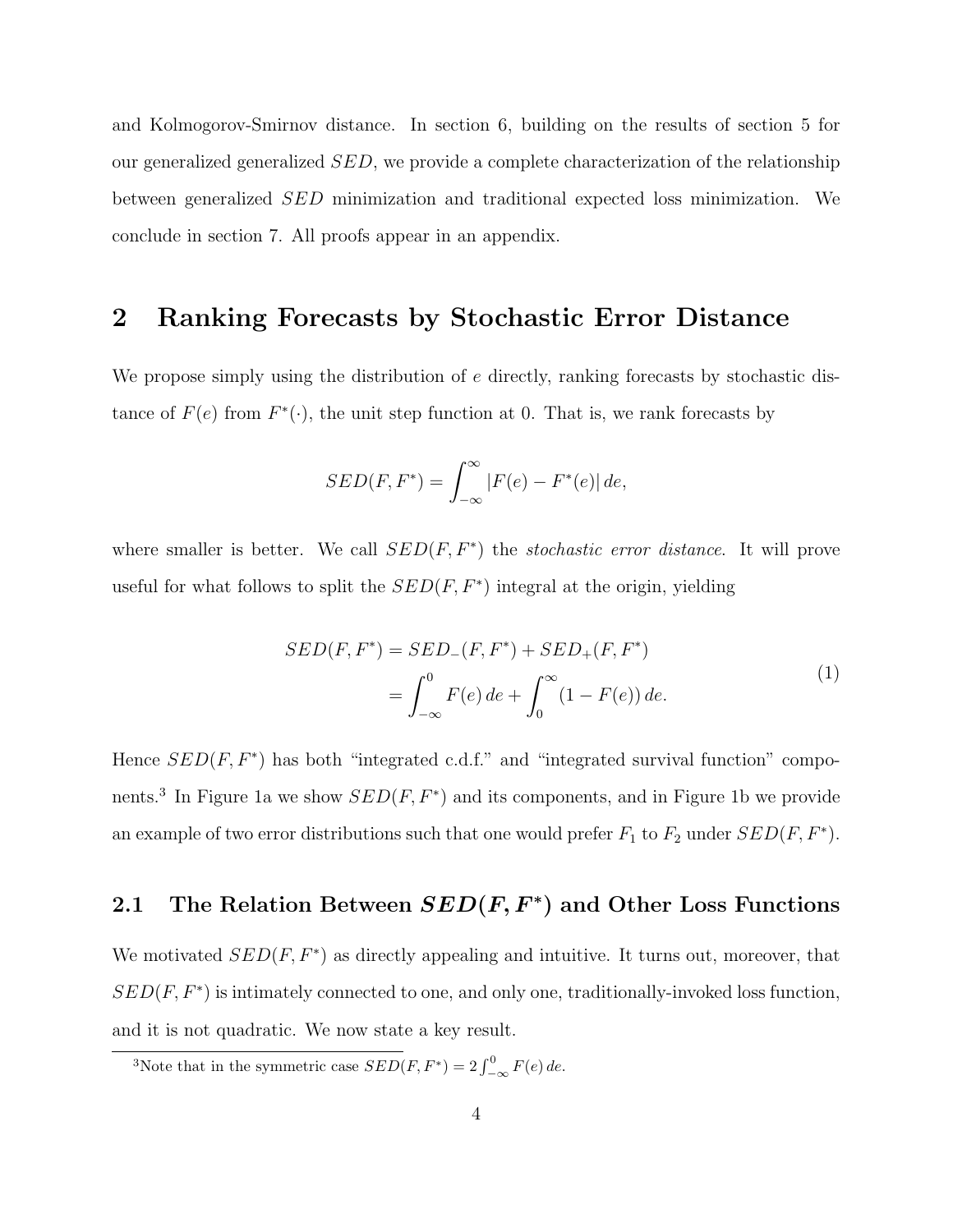<span id="page-4-0"></span>

(a) c.d.f. of e. Under the  $SED(F, F^*)$  criterion, we prefer smaller  $SED(F, F^*) = SED-(F, F^*) + SED_+(F, F^*)$ .



(b) Two forecast error distributions. Under the  $SED(F, F^*)$  criterion, we prefer  $F_1(e)$  to  $F_2(e)$ .

Figure 1: Stochastic Error Distance  $(SED(F, F^*))$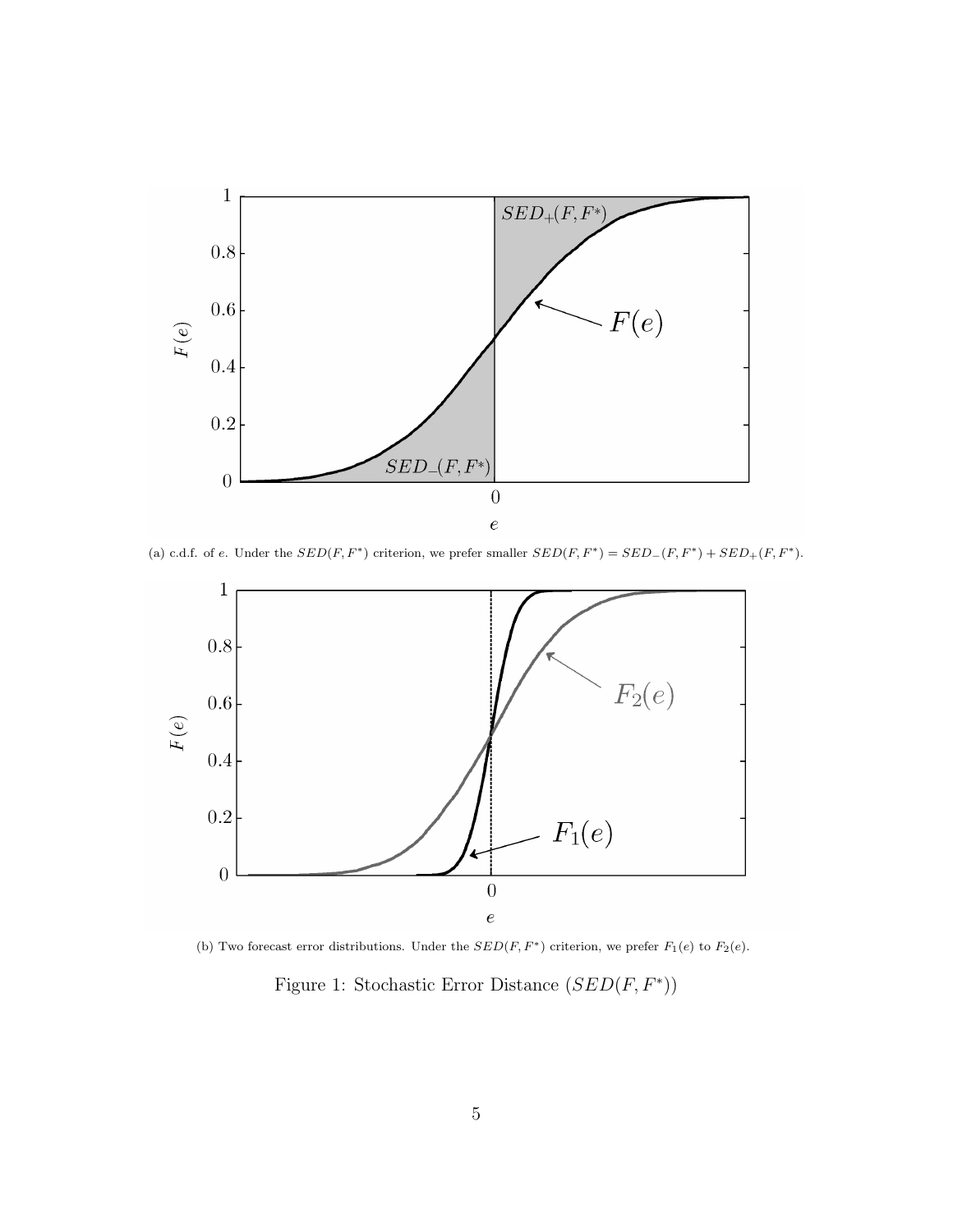Proposition 2.1 (Equivalence of SED and Expected Absolute Error Loss)

For any forecast error e, with cumulative distribution function  $F(e)$  such that  $E(|e|) < \infty$ , we have

$$
SED(F, F^*) = E(|e|). \tag{2}
$$

That is,  $SED(F, F^*)$  equals expected absolute loss for any error distribution.

Hence if one is comfortable with  $SED(F, F^*)$  and wants to use it to evaluate forecast accuracy, then one must also be comfortable with expected absolute-error loss and want to use it to evaluate forecast accuracy. The two criteria are identical.

## <span id="page-5-0"></span>3 On MAE vs. MSE Accuracy Rankings

Squared-error loss (mean-squared error,  $MSE$ , or its square root,  $RMSE$ ) and absolute-error loss (mean absolute error,  $MAE$ ) are the two great workhorses of point forecast accuracy evaluation. Primary focus, however, is generally on  $MSE$  rankings, with  $MAE$  rankings something of a sideshow. Our results argue for a reversal of emphasis, with primary focus on  $MAE$ . (Recall Proposition [2.1,](#page-3-2) which says that  $SED$  is  $MAE$ .) But does it matter? That is, do MAE and MSE rankings agree, in which case it doesn't matter which is used?

Empirically,  $MSE$  rankings and  $MAE$  rankings agree often, but not always. Theoretically,  $MSE$  rankings and  $MAE$  rankings certainly don't have to agree – they're simply different loss functions – which is why both are typically calculated and examined. However, little is known theoretically about whether and when MSE rankings and MAE rankings do or don't agree; the question is largely unexplored.[4](#page-5-1)

Provision of a full answer turns out to be quite difficult, but we can obtain some results for extremely-restrictive cases. If, for example, forecast errors are Gaussian,  $e \sim N(\mu, \sigma^2)$ ,

<span id="page-5-1"></span><sup>4</sup>[Patton](#page-22-0) [\(2015\)](#page-22-0) performs some related, but nevertheless different, explorations.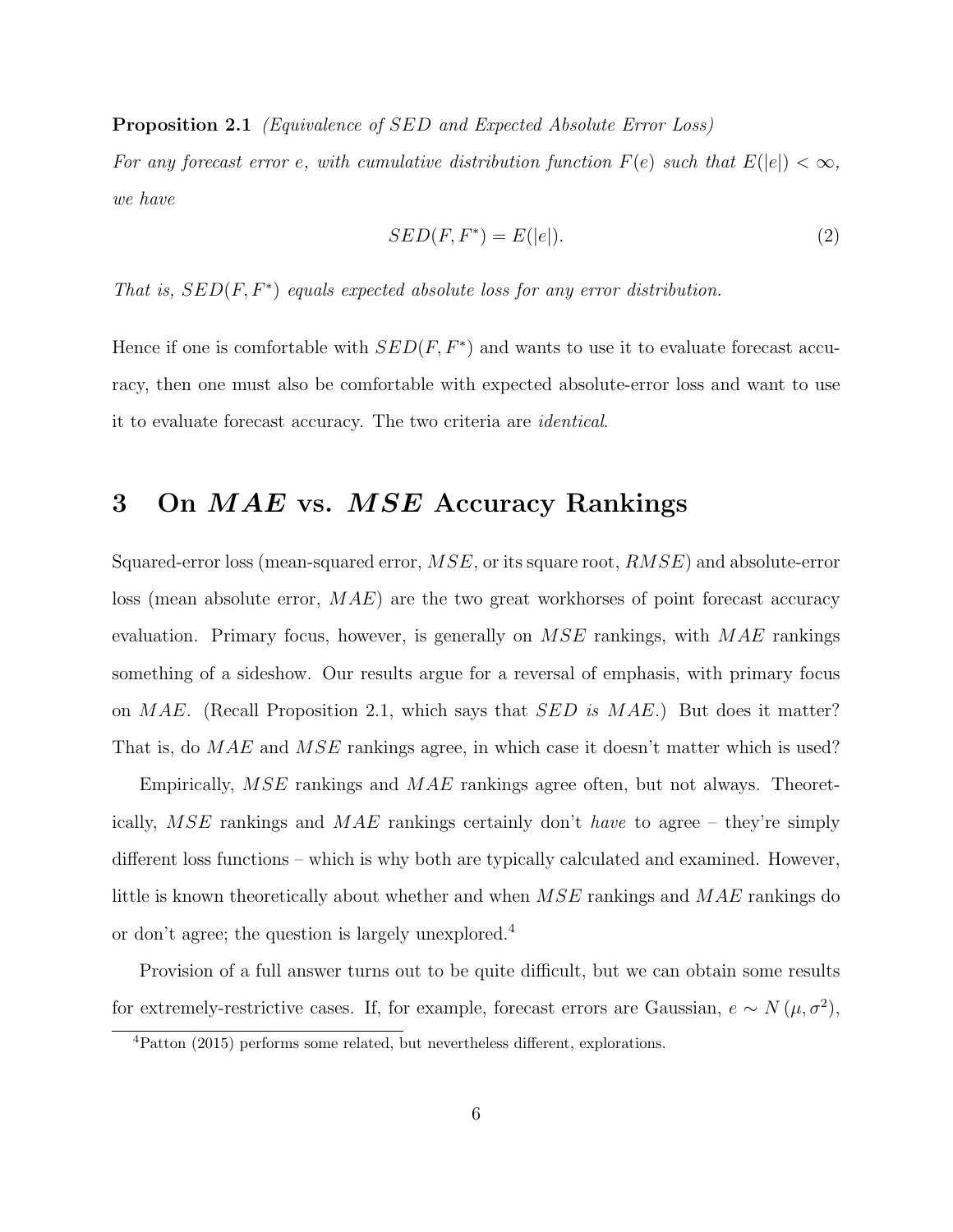<span id="page-6-0"></span>

Figure 2: Absolute-Error Loss vs. Squared-Error Loss,  $e_1 \sim N(0, 1)$ ,  $e_2 \sim N(\mu_2, \sigma_2^2)$ . We show the disagreement region in black.

then  $|e|$  follows the folded normal distribution with mean

$$
E(|e|) = \sigma \sqrt{2/\pi} \exp\left(-\frac{\mu^2}{2\sigma^2}\right) + \mu \left[1 - 2\Phi\left(-\frac{\mu}{\sigma}\right)\right].
$$

Hence for unbiased forecasts ( $\mu = 0$ ) we have  $E(|e|) \propto \sigma$ , so that MAE rankings and MSE rankings must be identical.

Even in the restrictive Gaussian case, however, the rankings can diverge if one (or both) of the forecasts are biased. Consider, for example, two forecast errors,  $e_1 \sim N(0, 1)$  and  $e_2 \sim N(\mu_2, \sigma_2^2)$ , with  $\mu_2 \in [-1.3, 1.3]$  and  $\sigma_2 \in (0, 1.3]$ . By numerical computation we identify situations MAE and MSE rankings diverge, which we show in Figure [2.](#page-6-0) The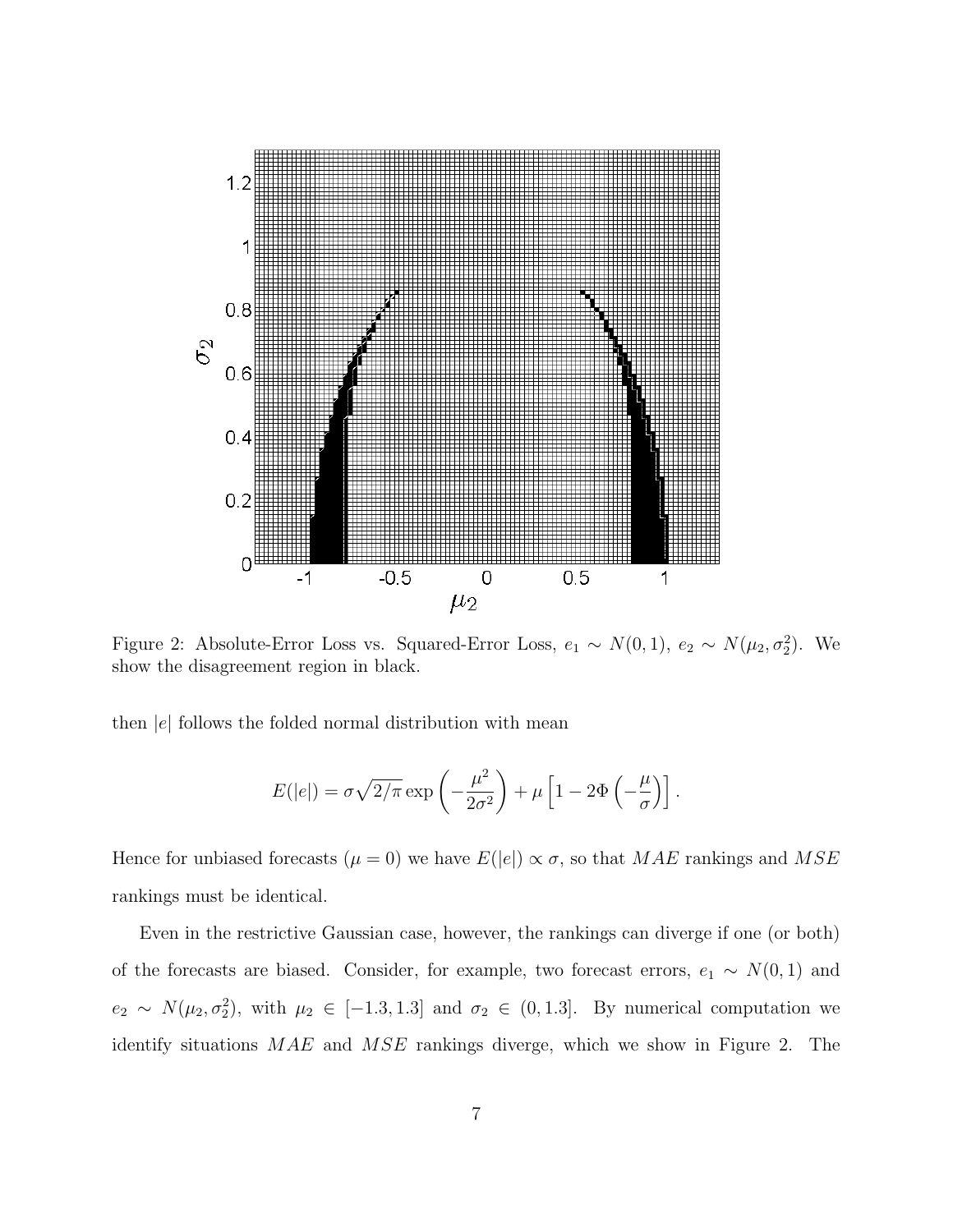regions are not large, but they are certainly not negligible. We conjecture, moreover, that divergences may be much more pronounced in *non*-Gaussian situations involving asymmetry and/or fat tails.

## <span id="page-7-0"></span>4 Weighted Stochastic Error Distance

In some circumstances one may feel that the basic idea behind  $SED(F, F^*)$  is appropriate, but that divergence of  $F(\cdot)$  from  $F^*(\cdot)$  on one side of the origin is more harmful than on the other. This leads to the idea of a *weighted SED* (*WSED*) criterion, given by a *weighted* sum of  $SED_{-}(F, F^*)$  and  $SED_{+}(F, F^*)$ .

In particular, let,

$$
WSED(F, F^*; \tau) = 2(1 - \tau)SED(F, F^*)_{-} + 2\tau SED(F, F^*)_{+}
$$

$$
= 2(1 - \tau) \int_{-\infty}^{0} F(e) \, de + 2\tau \int_{0}^{\infty} (1 - F(e)) \, de,
$$

<span id="page-7-2"></span>where  $\tau \in (0, 1)$ .<sup>[5](#page-7-1)</sup> The following result is immediate.

### Proposition 4.1 (Equivalence of WSED and Expected Lin-Lin Loss)

For any forecast error e, with cumulative distribution function  $F(e)$  such that  $E(|e|) < \infty$ , we have

$$
WSED(F, F^*; \tau) = 2E(L_{\tau}(e)),\tag{3}
$$

where  $L_{\tau}(e)$  is the loss function

$$
L_{\tau}(e) = \begin{cases} (1-\tau)|e|, & e \le 0\\ \tau|e|, & e > 0, \end{cases}
$$

<span id="page-7-1"></span><sup>5</sup>Note that when  $\tau = 0.5$ ,  $WSED(F, F^*; \tau)$  is just  $SED(F, F^*)$ .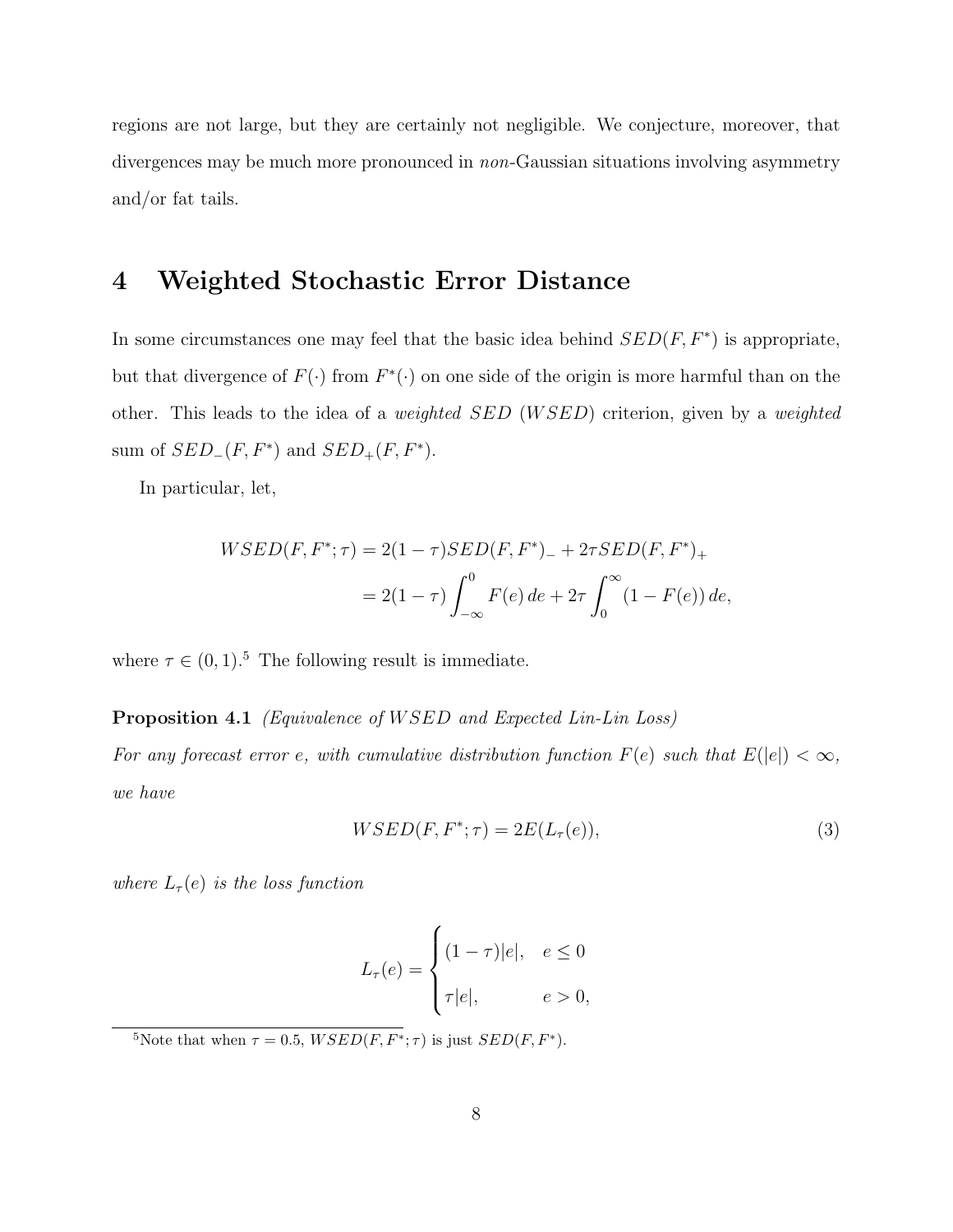and  $\tau \in (0,1)$ .

The loss function  $L_{\tau}(e)$  appears in the forecasting literature as a convenient and simple potentially asymmetric loss function.<sup>[6](#page-8-0)</sup> It is often called "lin-lin" loss (i.e., linear on each side of the origin), or "check function" loss, again in reference to its shape. Importantly, it is the loss function underlying quantile regression; see [Koenker](#page-22-1) [\(2005\)](#page-22-1).

Because  $WSED(F, F^*; \tau)$  is proportional to expected lin-lin loss as established by Proposition [4.1,](#page-7-2) we are led inescapably to the insight that point forecast accuracy evaluation by  $WSED(F, F^*; \tau)$  is actually point forecast accuracy evaluation by expected lin-lin loss. The primacy of lin-lin loss in the  $WSED(F, F^*; \tau)$  case, like the primacy of absolute error loss in the leading special case of  $WSED(F, F^*; 1/2)$   $(SED(F, F^*))$ , emerges clearly.

[Patton and Timmermann](#page-22-2) [\(2007\)](#page-22-2) suggest a different route that also leads directly and exclusively to lin-lin loss. Building on the work of [Christoffersen and Diebold](#page-21-0) [\(1997\)](#page-21-0) on optimal prediction under asymmetric loss, they show that if loss  $L(e)$  is homogeneous and the target variable y has no conditional moment dependence beyond the conditional variance, then the L-optimal forecast is always a conditional quantile of  $y$ . Hence under their conditions  $WSED(F, F^*; \tau)$  loss is the only asymmetric loss function of relevance.

Our results and those of Patton and Timmermann are highly complementary but very different, not only in the perspective from which they are derived, but also in the results themselves. If, for example, y displays conditional moment dynamics beyond second-order, then the L-optimal forecast is generally not a conditional quantile (and characterizations in such cases remain elusive), whereas the  $WSED(F, F^*; \tau)$ -optimal forecast is *always* a conditional quantile.

In closing this section, we also note that  $WSED(F, F^*; \tau)$  can be used as a forecast model estimation criterion. By Proposition [4.1,](#page-7-2) this amounts to estimation using quantile regression, with the relevant quantile governed by  $\tau$ . When  $\tau = 1/2$ , the quantile regression

<span id="page-8-0"></span><sup>6</sup>See [Christoffersen and Diebold](#page-21-0) [\(1997\)](#page-21-0).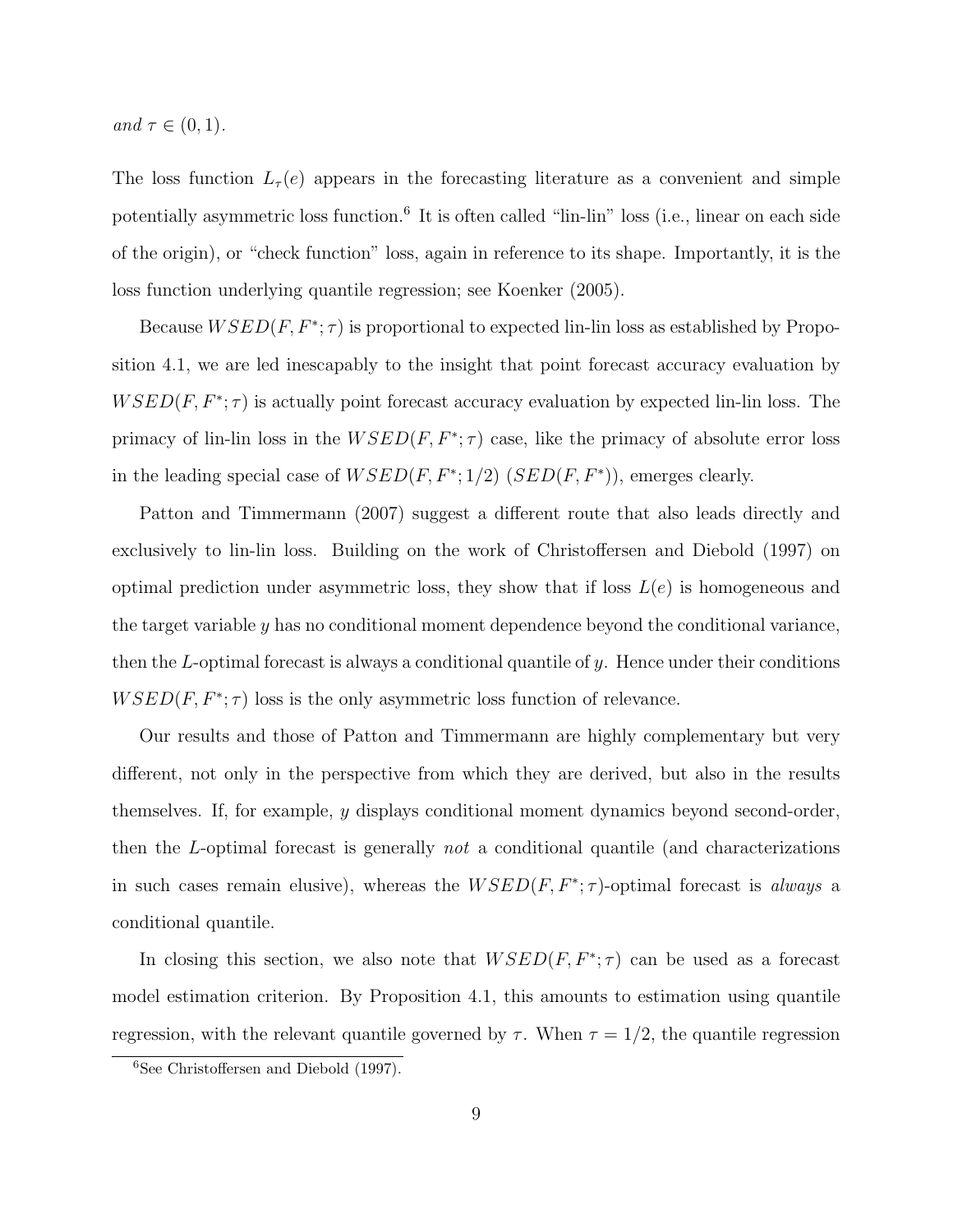estimator collapses to the least absolute deviations (LAD) estimator. Similarly, because the forecast combination problem is a regression problem [\(Granger and Ramanathan, 1984\)](#page-21-1), forecast combination under  $WSED(F, F^*; \tau)$  simply amounts to estimation of the combining equation using quantile regression, with the relevant quantile governed by  $\tau$ .

## <span id="page-9-0"></span>5 Generalized Weighted Stochastic Error Distance

Here we generalize and represent  $SED$  in a way that facilitates relating it to other divergence and distance measures.

### 5.1 A Natural Extension

As always let  $F(e)$  be the forecast error c.d.f., and let  $F^*(e)$  be the unit step function at zero. Now consider the following generalized weighted stochastic error distance (GWSED) measure:

$$
GWSED(F, F^*; p, w) = \int |F(e) - F^*(e)|^p w(e) \, de,\tag{4}
$$

where  $p > 0$ . All of our stochastic error distance measures are of this form. When  $p = 1$  and  $w(e) = 1 \,\forall e$ , we have  $SED(F, F^*)$ , and when  $p = 1$  and

$$
w(e) = \begin{cases} 2(1-\tau), & e < 0 \\ 2\tau, & e \ge 0, \end{cases}
$$

we have  $WSED(F, F^*; \tau)$ . The  $GWSED(F, F^*; p, w)$  representation facilitates comparisons of  $WSED(F, F^*; \tau)$  to other possibilities that emerge for alternative choices of p and/or  $w(\cdot).$ 

Interesting connections emerge between  $GWSED(F, F^*; p, w)$  and various other important distance and divergence measures. We now discuss several.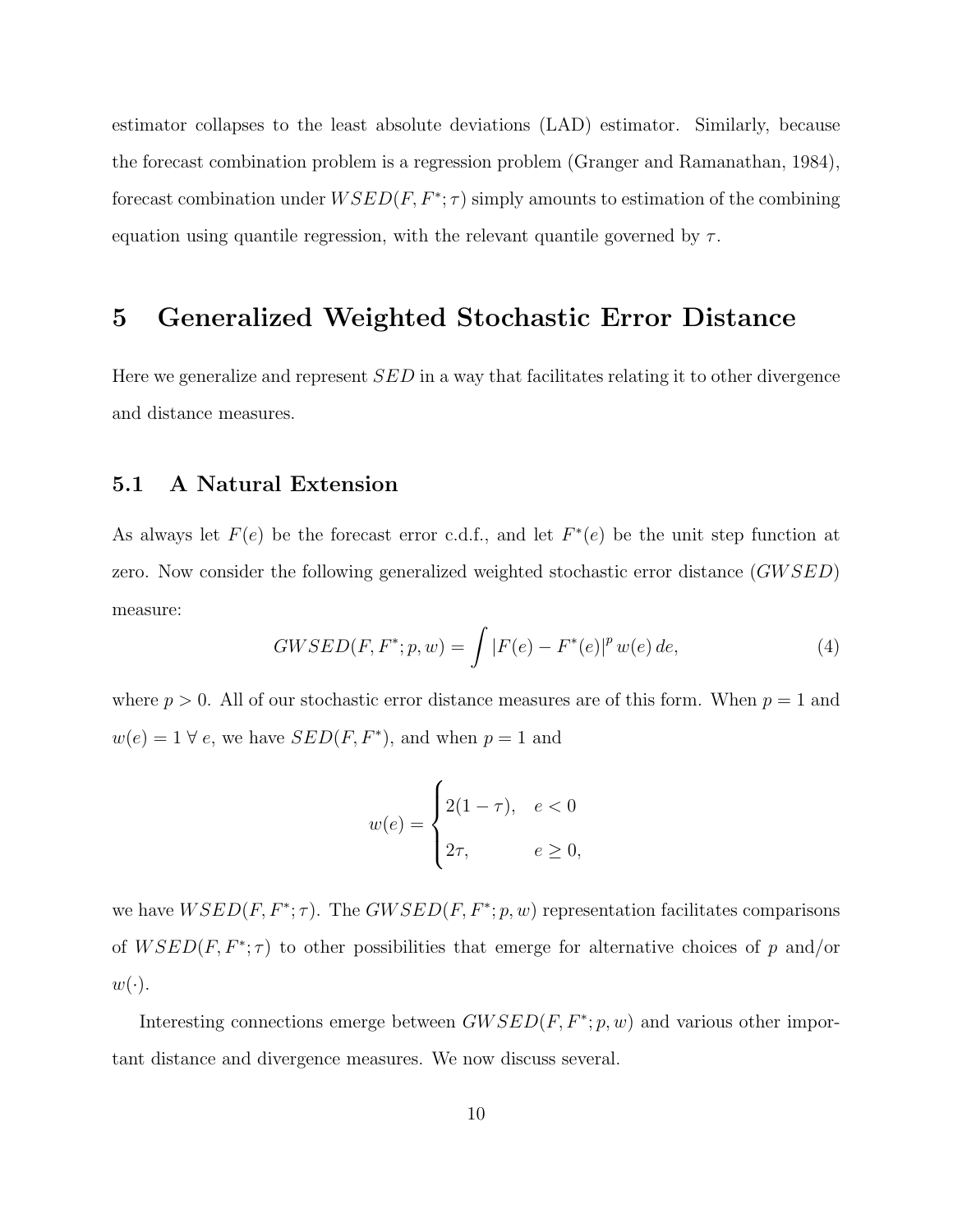### 5.2 GWSED and Cramér-von Mises Divergence

When  $p = 2$  and  $w(e) = f(e)$ , the density corresponding to  $F(e)$ ,  $GWSED(F, F^*; p, w)$  is Cramér-von Mises divergence,

$$
CVM(F^*, F) = \int |F^*(e) - F(e)|^2 f(e) \, de. \tag{5}
$$

Note that the weighting function  $w(e)$  in Cramér-von Mises divergence  $CVM(F^*, F)$  is distribution-specific,  $w(e) = f(e)$ . We can decompose Cramér-von-Mises divergence as

$$
CVM(F^*, F) = \int |F^*(e) - F(e)|^2 f(e) de
$$
  
= 
$$
\int [F(e)(1 - F^*(e)) + (1 - F(e))F^*(e))
$$
  

$$
- F(e)(1 - F(e)) - F^*(e)(1 - F^*(e))] f(e) de
$$
  
= 
$$
\int_{R_-} F(e)f(e) de + \int_{R_+} (1 - F(e))f(e) de - \int_{R} F(e)(1 - F(e))f(e) de
$$
  
= 
$$
\int_0^{F(0)} p dp + \int_{F(0)}^1 (1 - p) dp - \int_0^1 p(1 - p) dp \quad \text{(by change of variable, } e = F^{-1}(p))
$$
  
= 
$$
F(0)^2 - F(0) + \frac{1}{3}
$$
  

$$
\geq \frac{1}{12}.
$$

 $CVM(F^*, F)$  achieves its lower bound of 1/12 if and only if  $F(0) = 1/2$ , which implies that  $CVM(F^*, F)$  ranks by "closeness to median unbiasedness," just as does  $SED(F, F^*)$ .

Remark 5.1 *(Directional properties of CVM)*.

Although  $CVM(F^*, F)$  is well-defined,  $CVM(F, F^*)$  is not, because

$$
CVM(F, F^*) = \int |F(e) - F^*(e)|^2 f^*(e) de,
$$

where  $f^*(e)$  is Dirac's delta.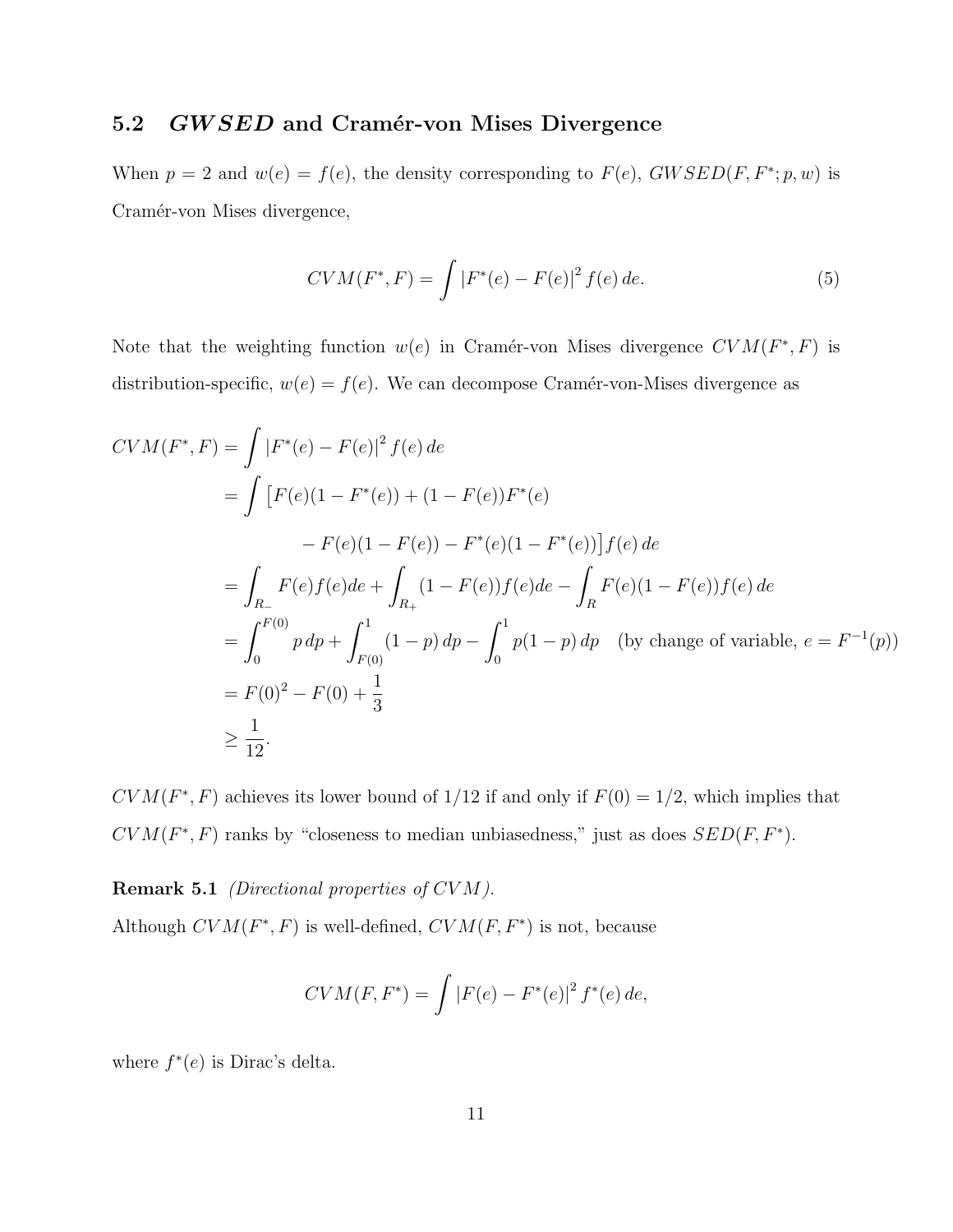Remark 5.2 (Comparative directional properties of CVM and Kullback-Leibler divergence).<sup>[7](#page-11-0)</sup> The Kullback-Leibler divergence  $KL(F^*, F)$  between  $F^*(e)$  and  $F(e)$  is

$$
KL(F^*, F) = \int \log \left( \frac{f^*(e)}{f(e)} \right) f^*(e) \, de,
$$

where  $f^*(x)$  and  $f(x)$  are densities associated with distributions  $F^*$  and F. Unlike  $CVM(F^*, F)$ ,  $KL(F^*, F)$  does not fit in our  $GWSED(F, F^*; p, w)$  framework as it is ill-defined in both directions.

Remark 5.3 (Kolmogorov-Smirnov distance, CV M, and SED).

Kolmogorov-Smirnov distance is

$$
KS(F, F^*) = \sup_e |F(e) - F^*(e)| = max (F(0), 1 - F(0)).
$$

Like  $CVM(F^*, F)$ ,  $KS(F, F^*)$  achieves its lower bound at  $F(0) = 1/2$ , and  $KS(F, F^*)$ therefore ranks by "closeness to median unbiasedness," just as does  $SED(F, F^*)$ .

#### Remark 5.4 (Preferences for low-variance errors among unbiased forecasts).

Note that although CVM divergence and KS distance value median unbiasedness, as emphasized earlier in this section, they don't invoke a notion of variance to rank unbiased forecasts. In contrast, as emphasized in section [3,](#page-5-0) SED ranks unbiased forecasts by variance, preferring forecast errors with smaller variance.

### Remark 5.5 (Bias-variance tradeoffs).

<span id="page-11-0"></span><sup>7</sup>There are of course many other distance/divergence measures, exploration of which is beyond the scope of this paper. On Hellinger distance, for example, see [Maasoumi](#page-22-3) [\(1993\)](#page-22-3).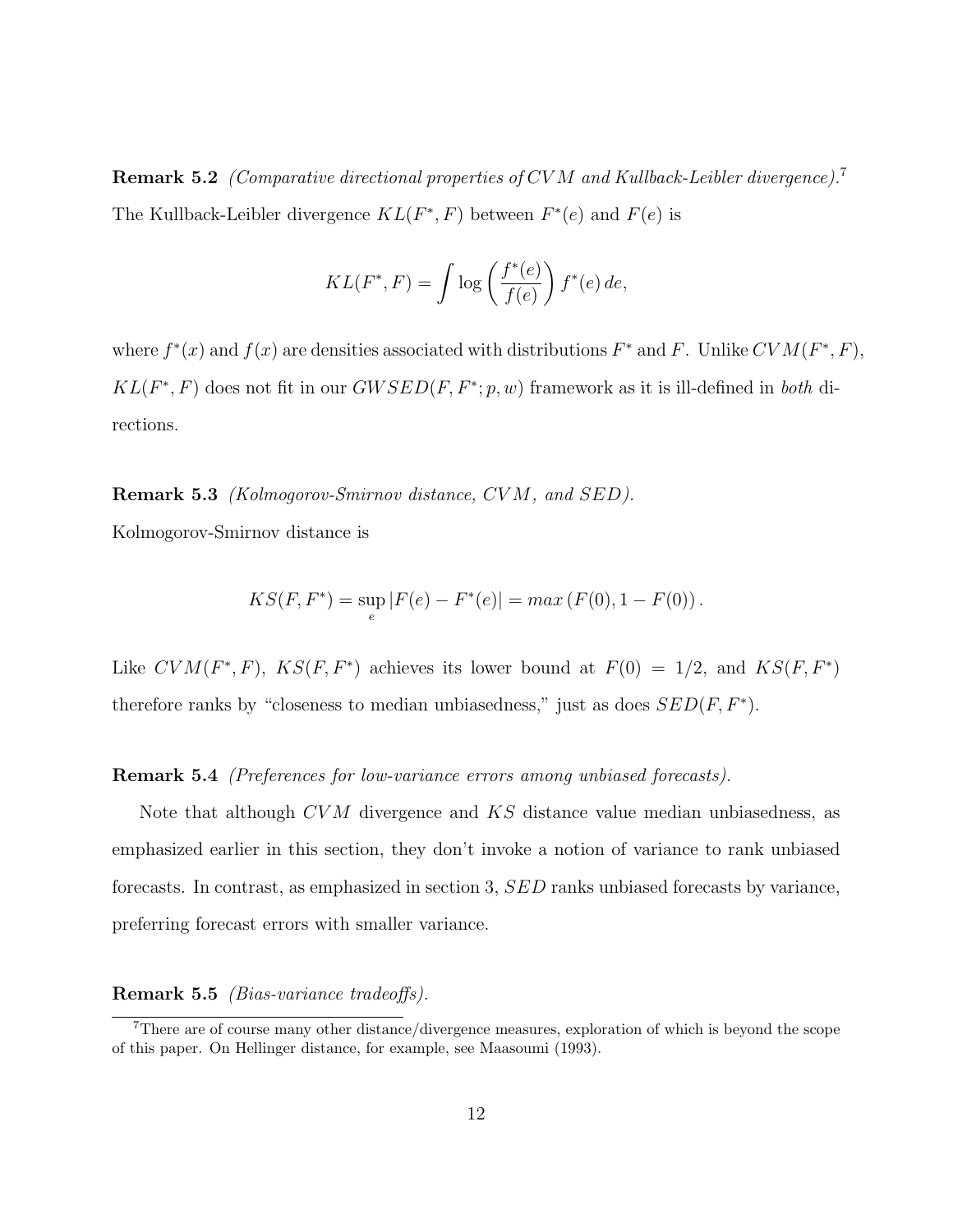Although CV M and KS don't consider variance among unbiased forecasts, they do consider it among biased forecasts. But they do it in a counter-intuitive way, due to the choice of weighting function.

### 5.3 GWSED and Cramér Distance

When  $p = 2$  and  $w(e) = 1$ ,  $GWSED(F, F^*; p, w)$  is Cramér distance, also known as Mallows distance, or Monge-Kantorovich distance, or earth-movers distance; see [Levina and Bickel](#page-22-4) [\(2001\)](#page-22-4). Closely related, moreover, are the "energy distance" used in higher dimensions (e.g., Székely and Rizzo, 2013) and the "continuous ranked probability score" of [Gneiting and](#page-21-2) [Raftery](#page-21-2) [\(2007\)](#page-21-2).[8](#page-12-0)

We can decompose Cramér distance as

<span id="page-12-1"></span>
$$
\int_{-\infty}^{\infty} \left[ F(e) - F^*(e) \right]^2 de = \int \left[ F(e)(1 - F^*(e)) + (1 - F(e))F^*(e) \right] d e
$$
  

$$
- F(e)(1 - F(e)) - F^*(e)(1 - F^*(e)) \Big] de
$$
  

$$
= \int_{-\infty}^{0} F(e) de + \int_{0}^{\infty} \left[ 1 - F(e) \right] de - \int_{-\infty}^{\infty} F(e)(1 - F(e)) de
$$
  

$$
= SED(F, F^*) - \int_{-\infty}^{\infty} F(e)(1 - F(e)) de.
$$
 (6)

Equation  $(6)$  is particularly interesting insofar as it shows that Cramér distance is closely related to  $SED(F, F^*)$ , yet not exactly equal to it, due to the adjustment term,  $\int F(e)(1-e^{-\lambda})$  $F(e)$ ) de. One can show that<sup>[9](#page-12-2)</sup>

$$
\int F(e)(1 - F(e)) de = \frac{1}{2}E(|e - e'|),
$$

where  $e'$  is a stochastic copy of  $e$ , revealing that the adjustment term, like the leading term,

<span id="page-12-0"></span><sup>8</sup>The continuous ranked probability score, however, is not used to compare point forecasts, but rather to compare density forecasts.

<span id="page-12-2"></span><sup>&</sup>lt;sup>9</sup>See [Gneiting and Raftery](#page-21-2) [\(2007\)](#page-21-2).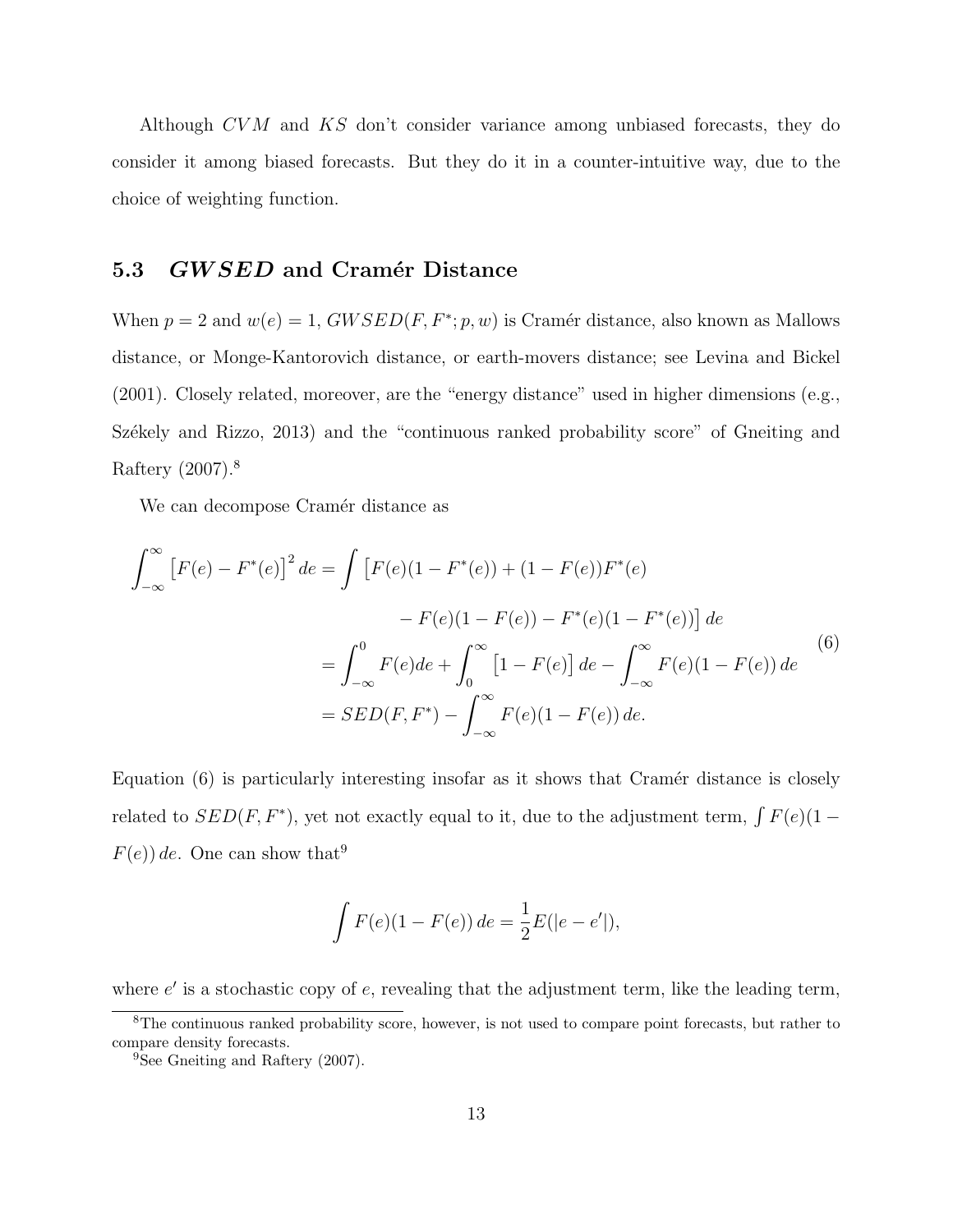is a measure of forecast error variability.

One can also rewrite Cramér distance solely in terms of two SED's. We state this result as a proposition.

### **Proposition 5.6** *(SED and Cramér distance)*

For any forecast error e, with cumulative distribution function  $F(e)$  such that  $E(|e|) < \infty$ , we have

$$
\int_{-\infty}^{\infty} [F(e) - F^*(e)]^2 de = SED(F, F^*) - \frac{1}{2} SED(G, F^*),
$$

where G is the distribution function of  $e - e'$  and  $e'$  is a stochastic copy of  $e$ .

# <span id="page-13-0"></span>6  $GWSED(F(e), F^*(e); p, w(e))$  vs.  $E(L(e))$ :

## A Complete Characterization

Equivalence of  $GWSED(F(e), F^*(e); p, w(e))$  minimization and  $E(L(e))$  minimization can actually be obtained for a wide class of loss functions  $L(e)$ . In particular, we have the following proposition.

<span id="page-13-2"></span>**Proposition 6.1** (Equivalence of GWSED minimization and  $E(L)$  minimization)

Suppose that  $L(e)$  is piecewise differentiable with  $dL(e)/de > 0$  for  $e > 0$  and  $dL(e)/de < 0$ for  $e < 0$ , and suppose also that  $F(e)$  and  $L(e)$  satisfy  $F(e)L(e) \rightarrow 0$  as  $e \rightarrow -\infty$  and  $(1 - F(e))L(e) \rightarrow 0$  as  $e \rightarrow \infty$ . Then

<span id="page-13-1"></span>
$$
\int_{-\infty}^{\infty} |F(e) - F^*(e)| \left| \frac{dL(e)}{de} \right| de = E(L(e)). \tag{7}
$$

That is, minimization of  $GWSED(F(e), F^*(e); p, w(e))$  when  $p = 1$  and  $w(e) = |dL(e)/de|$ corresponds to minimization of expected loss  $E(L(e))$ .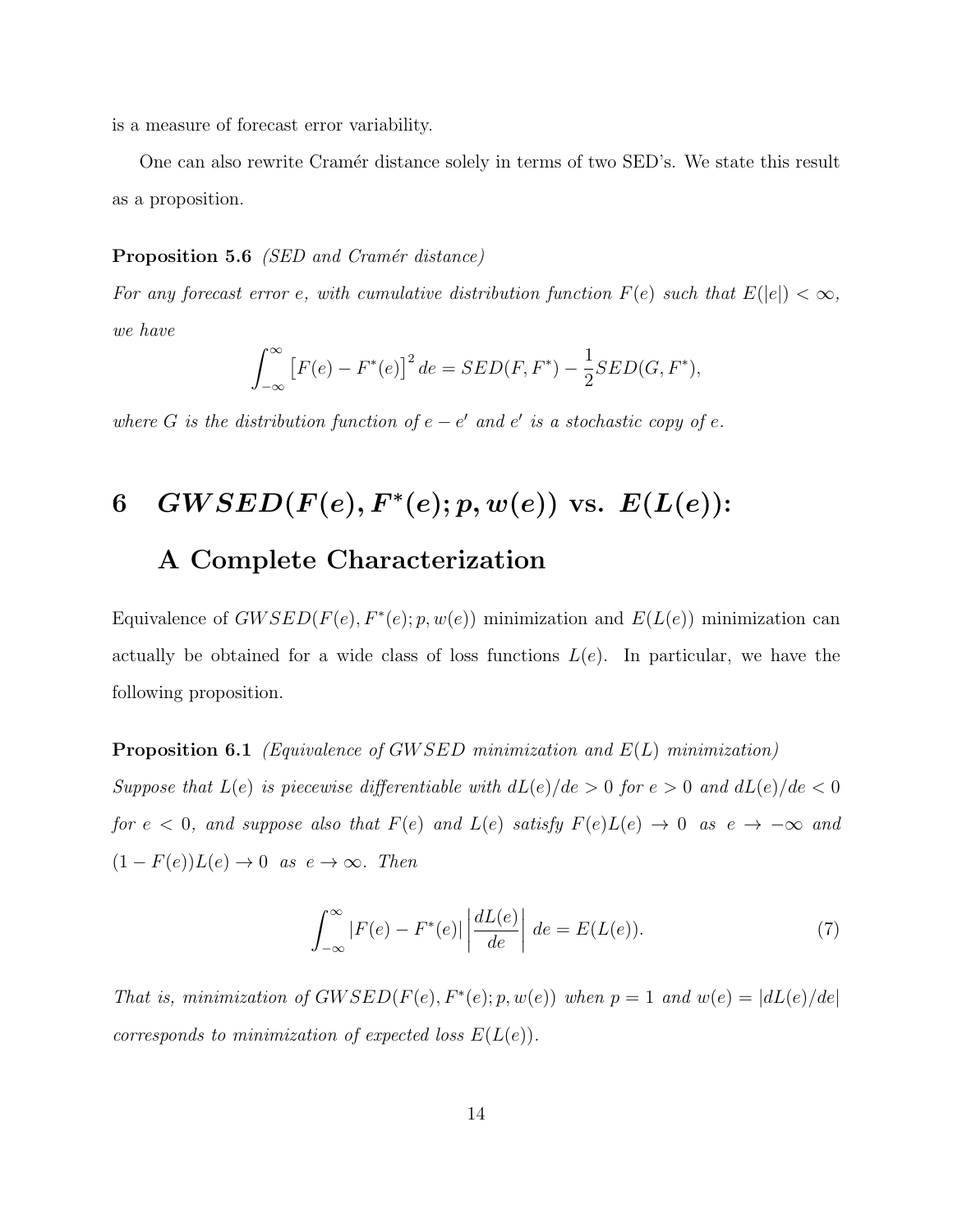Several remarks are in order.

The importance of the proposition is its highlighting the fact that for any L there is a corresponding and easily-calculated GW SED, and similarly, for any GW SED there is a corresponding and easily-calculated L. Hence the result clarifies what it means to chose a loss function: choosing a loss function amounts to choosing a GW SED weighting function. This may be helpful not only in helping with introspection as to what loss function might be "reasonable" in a given situation, but also in obtaining new results by switching from "L-representations" to "GW SED-representations."

**Remark 6.2** (GWSED weightings other than those corresponding to WSED and SED). Note that the  $E(L)$  minimizers that match various  $GWSED(F, F^*; p, w)$  minimizers generally correspond to non-standard and intractable loss functions  $L(e)$  in all cases but the ones we have emphasized, namely  $WSED(F, F^*; \tau)$  and its leading case  $SED(F, F^*)$ .

### **Remark 6.3** (The GWSED weighting that produces quadratic loss).

The weighting function in [\(7\)](#page-13-1) that produces expected squared-error loss  $(E(L(e)) = E(e^2))$ is immediately  $|dL(e)/de| = |2e|$ . It is not obvious why one would generally want to adopt such a weighting, other than for mathematical convenience.

### Remark 6.4 (Relationship between GW SED and [Elliott et al.](#page-21-3) [\(2005\)](#page-21-3) loss).

 $GWSED(F, F^*; p, w)$  somewhat resembles the [Elliott et al.](#page-21-3) [\(2005\)](#page-21-3) (ETK) loss function,

$$
L_{ETK}(e; p, \alpha) = |e|^p \left( \alpha + (1 - 2\alpha)I(e < 0) \right).
$$

It differs fundamentally, however, in that  $GWSED(F, F^*; p, w)$  is based on *distributional* distance,  $|F - F^*|$ , whereas ETK loss is based on the usual *forecast error* distance,  $(y - \hat{y})$ . Ultimately, ETK loss is a special case of  $GWSED(F, F^*; p, w)$ , corresponding to a particular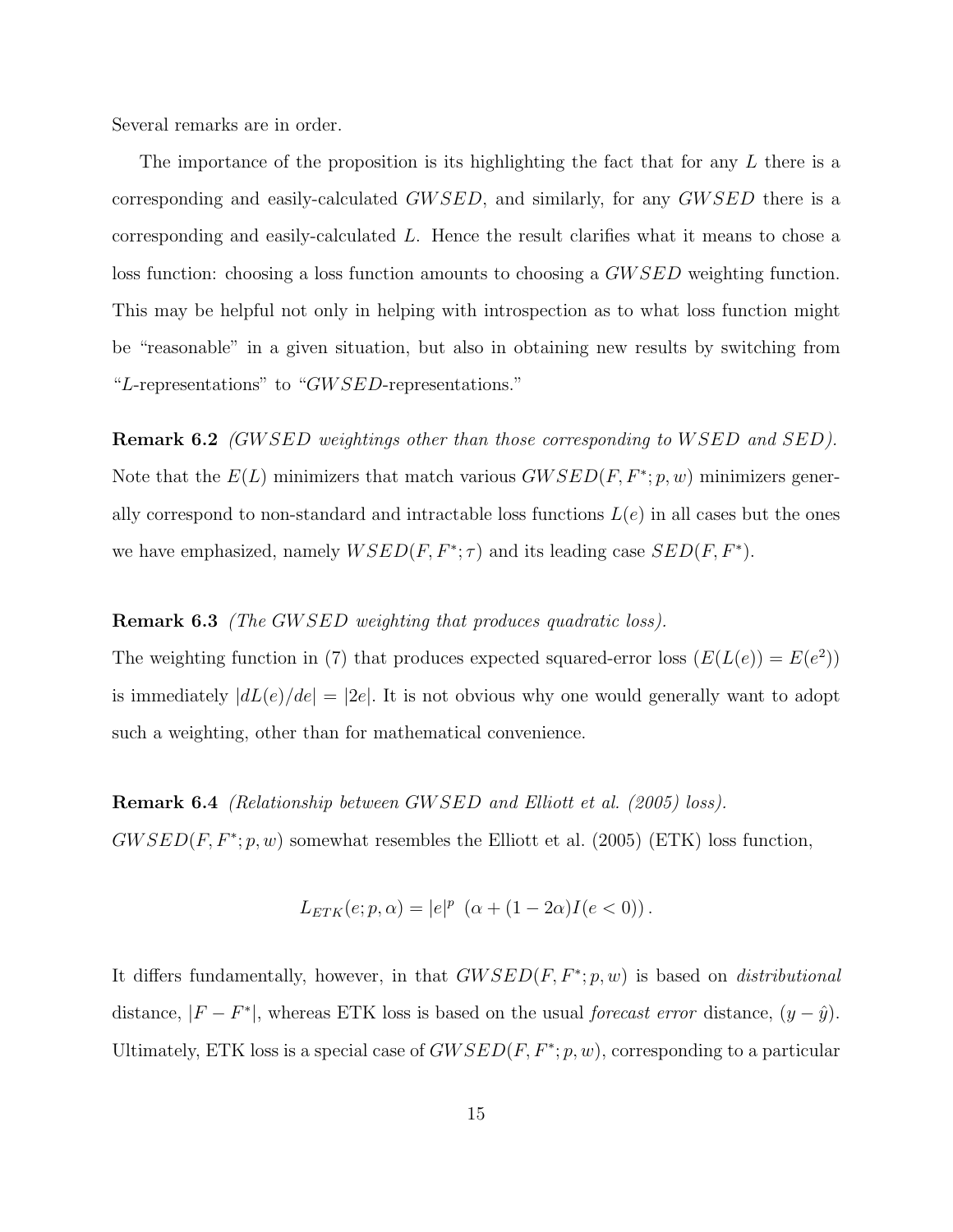choice of exponent p and weighting function  $w(e)$ , as per Proposition [6.1,](#page-13-2) as are all  $L(e)$  loss functions that satisfy the regularity conditions of the proposition.

## <span id="page-15-0"></span>7 Concluding Remarks

Starting from first principles, we have proposed and explored several "stochastic error distance" (SED) measures of point forecast accuracy, based directly on the distance between the forecast-error c.d.f. and the unit step function at 0. SED-type criteria sharply focus attention on a particular loss function, absolute loss (and its lin-lin generalization), as opposed to the ubiquitous quadratic loss, or anything else. Our results elevate the status of absolute and lin-lin loss for both point forecast evaluation and for estimation.

SED is related to important recent work on tests of stochastic dominance (SD) of loss distributions, including [Corradi and Swanson](#page-21-4) [\(2013\)](#page-21-4), [Lee et al.](#page-22-6) [\(2014\)](#page-22-6), and [Jin et al.](#page-21-5) [\(2015\)](#page-21-5). The SED and SD approaches are related in at least two ways. First, and obviously, both are based on comparative properties of certain c.d.f.'s. Second, the SD literature focuses on achieving robustness of accuracy rankings to loss function choices, and SED initially appears that way too, insofar as it is motivated from first principles without reference to an  $L(e)$ -type loss function.

Yet there is also a clear difference between SD and SED. If SD holds (whether first- or higher-order), it really *does* imply robustness to certain classes of loss functions. SED, in contrast, leads one inextricably to absolute-error loss. Indeed we have shown in Proposition [2.1](#page-3-2) that the SED criterion is the absolute-error loss criterion. Hence, in contrast to SD, which focuses attention on whether one forecast dominates another regardless of loss function, SED ultimately embraces a particular loss function, absolute error loss, which until now has been something of a sideshow relative to the ubiquitous quadratic loss.

Several interesting directions arise for future research. One direction concerns multivari-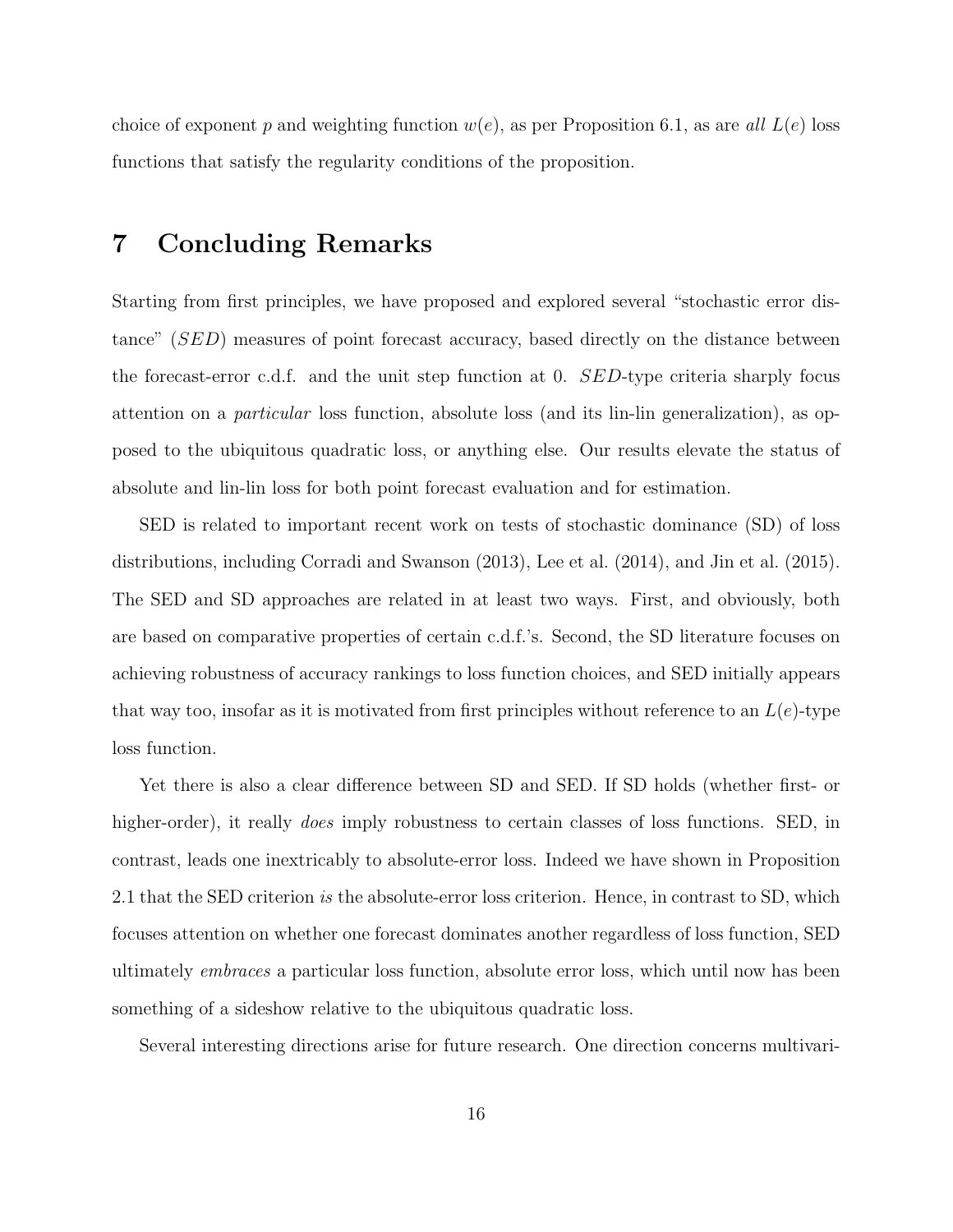ate extensions, in which case it's not clear how to define the unit step function at zero,  $F^*(e)$ . Consider, for example, the bivariate case, in which the forecast error is  $e = (e_1, e_2)'$ . It seems clear that we want  $F^*(e) = 0$  when both errors are negative and  $F^*(e) = 1$  when both are positive, but it's not clear what to do when the signs diverge.

This difficulty is not surprising insofar as it parallels difficulties with multivariate extensions of the median. Various notions of the multivariate median are available, but it seems that no single measure dominates others [\(Small, 1990;](#page-22-7) [Gneiting, 2011\)](#page-21-6). It would be interesting to investigate how various multivariate versions of SED (for various versions of the unit step function at zero) relate to various versions of multivariate median.

Another direction is further study of MAE vs. MSE rankings as introduced in section [3.](#page-5-0) In work building on the research reported here, [Ardakani et al.](#page-21-7) [\(2015\)](#page-21-7) take interesting steps in that direction, obtaining analytic results under a "convex ordering" assumption weaker than a normality. Necessary and sufficient conditions remain elusive, however, for the general case of non-Gaussian, non-zero-mean forecast errors.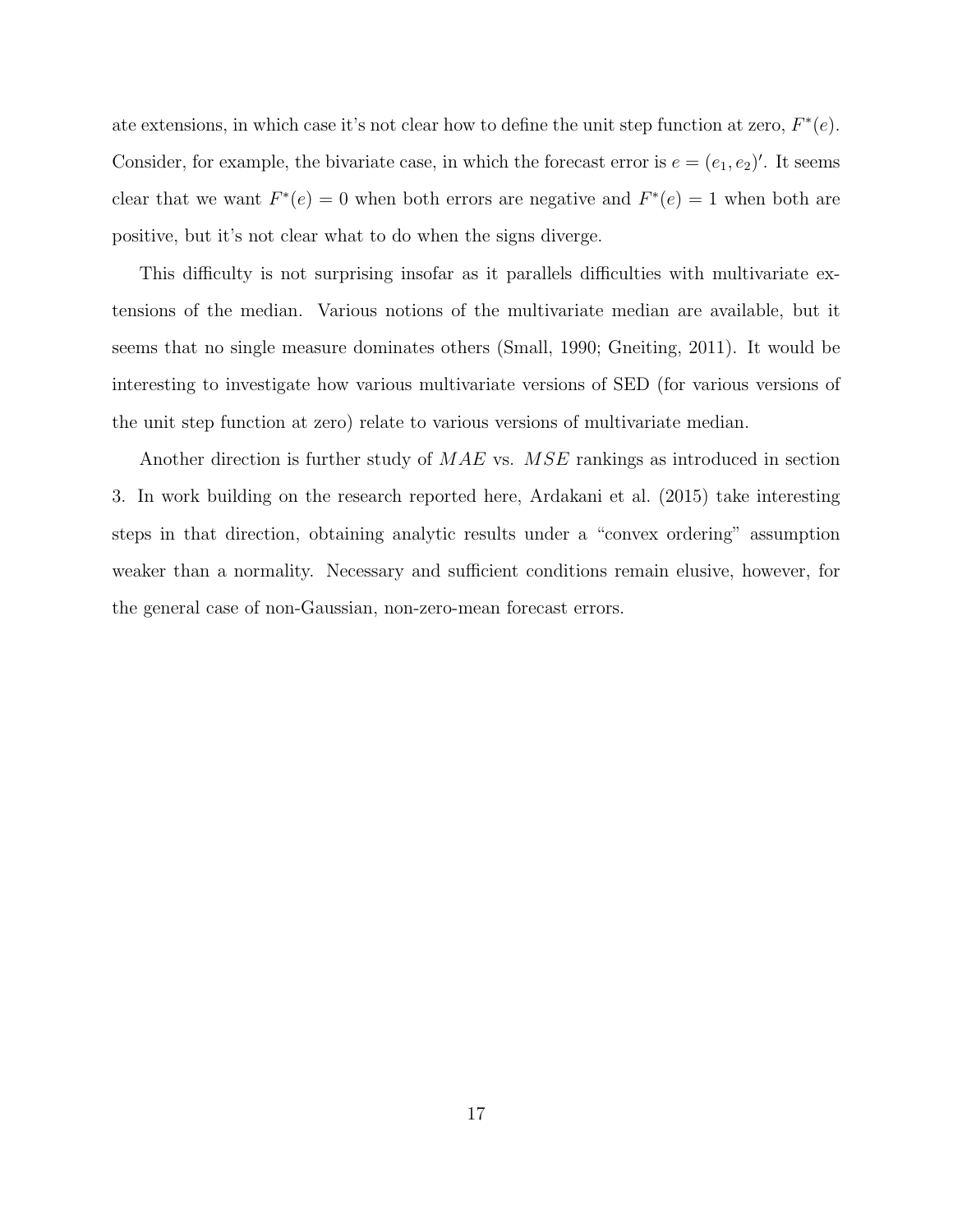## Appendices

## A A Useful Lemma

<span id="page-17-1"></span>We begin with a lemma.

### Lemma A.1

(i) Let y be a positive random variable such that  $E(|y|) < \infty$ . Then

$$
E(y) = \int_0^\infty [1 - F(y)] dy,
$$

where  $F(y)$  is the cumulative distribution function of y.

(ii) Let y be a negative random variable such that  $E(|y|) < \infty$ .<sup>[10](#page-17-0)</sup> Then

$$
E(y) = -\int_{-\infty}^{0} F(y) dy,
$$

where  $F(y)$  is the cumulative distribution function of y.

Lemma [A.1](#page-17-1)  $(i)$  is well known in the mathematical statistics literature (e.g., [Block and Fang,](#page-21-8) [1988;](#page-21-8) [Rao, 2009\)](#page-22-8), and it also features prominently in the hazard/survival literature (e.g., [Neumann, 1999\)](#page-22-9).

## B Proofs of Propositions

We now prove the Propositions stated in the paper.

Proposition [2.1](#page-3-2) (Equivalence of SED and Expected Absolute Error Loss)

<span id="page-17-0"></span><sup>&</sup>lt;sup>10</sup>In another abuse of notation, we use "y" to denote either a generic random variable or its realization.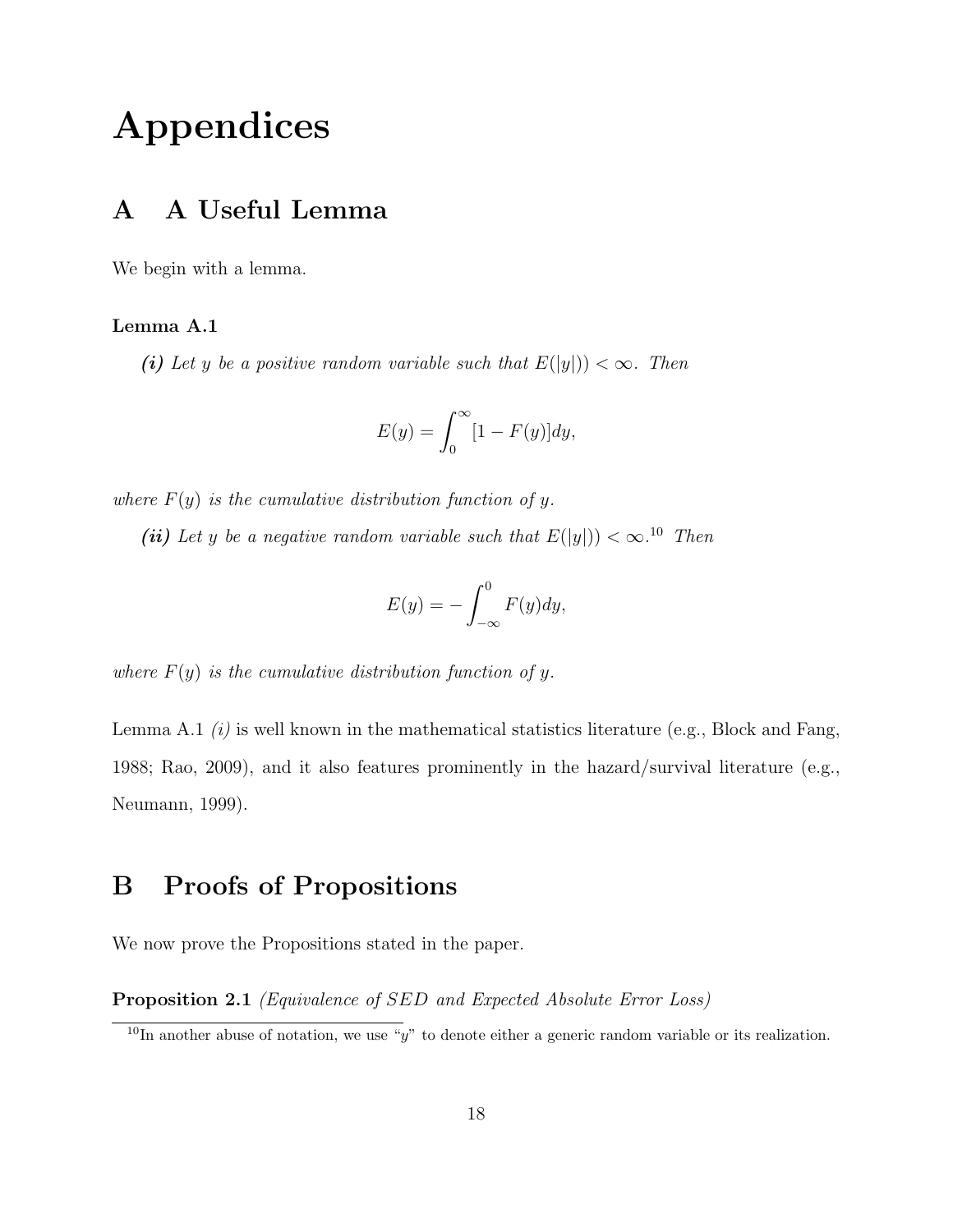For any forecast error e, with cumulative distribution function  $F(e)$  such that  $E(|e|) < \infty$ , we have

$$
SED(F, F^*) = \int_{-\infty}^{0} F(e) \, de + \int_{0}^{\infty} [1 - F(e)] \, de = E(|e|).
$$

That is,  $SED(F, F^*)$  equals expected absolute loss for any error distribution.

### Proof of Proposition [2.1](#page-3-2)

$$
SED(F, F^*) = SED_{-}(F, F^*) + SED_{+}(F, F^*)
$$
  
=  $\int_{-\infty}^{0} F(e) de + \int_{0}^{\infty} (1 - F(e)) de$   
=  $-\int_{-\infty}^{0} ef(e) de + \int_{0}^{\infty} ef(e) de$  (by Lemma A.1 (i) for SED<sub>-</sub> and (ii) for SED<sub>+</sub>)  
=  $\int_{0}^{\infty} ef(-e) de + \int_{0}^{\infty} ef(e) de$   
=  $\int_{-\infty}^{\infty} e(f(-e) + f(e)) de$   
=  $\int_{-\infty}^{\infty} |e| f(e) de$   
=  $E(|e|)$ .

Proposition [4.1](#page-7-2) (Equivalence of WSED and Expected Lin-Lin Loss)

For any forecast error e, with cumulative distribution function  $F(e)$  such that  $E(|e|) < \infty$ , we have

$$
WSED(F, F^*; \tau) = 2(1 - \tau) \int_{-\infty}^{0} F(e) \, de + 2\tau \int_{0}^{\infty} [1 - F(e)] \, de = 2E(L_{\tau}(e)), \tag{A.1}
$$

where  $L_{\tau}(e)$  is the loss function

$$
L_{\tau}(e) = \begin{cases} (1-\tau)|e|, & e \le 0\\ \tau|e|, & e > 0, \end{cases}
$$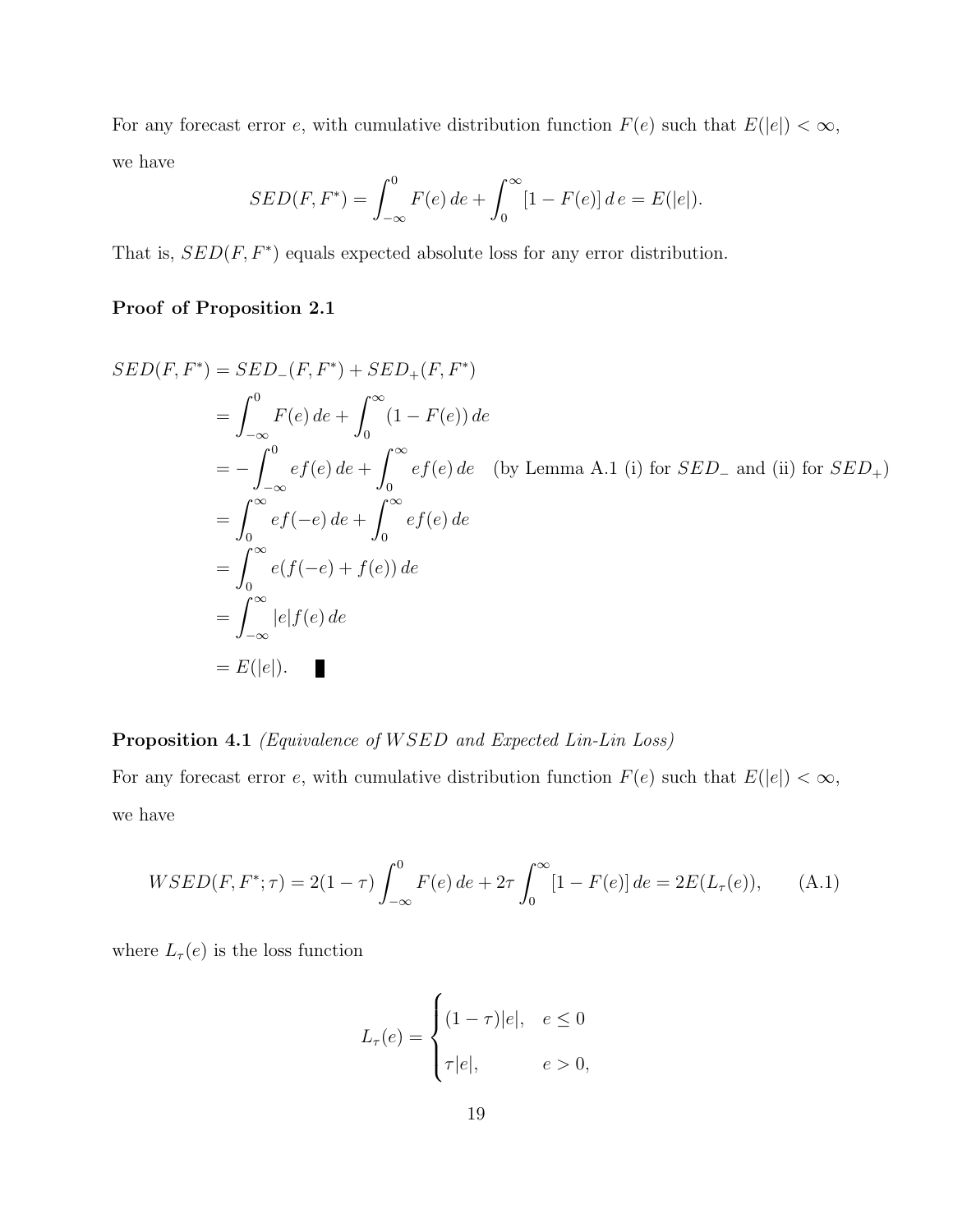and  $\tau \in (0,1)$ .

### Proof of Proposition [4.1](#page-7-2)

$$
WSED(F, F^*; \tau) = 2(1 - \tau) \int_{-\infty}^{0} F(e) de + 2\tau \int_{0}^{\infty} (1 - F(e)) de
$$
  
= 2(1 - \tau) \int\_{-\infty}^{0} (-e) f\_e(e) de + 2\tau \int\_{0}^{\infty} e f\_e(e) de \text{ (by Lemma A.1)}  
= 2(1 - \tau) \int |e| 1\{e \le 0\} f\_e(e) de + 2\tau \int |e| 1\{e > 0\} f\_e(e) de  
= 2 \int [(1 - \tau)|e| 1\{e \le 0\} + \tau|e| 1\{e > 0\}] f\_e(e) de  
= 2E(L\_{\tau}(e)).

**Proposition [6.1](#page-13-2)** (Equivalence of GWSED minimization and  $E(L(e))$  minimization) Suppose that  $L(e)$  is piecewise differentiable with  $dL(e)/de > 0$  for  $e > 0$  and  $dL(e)/de < 0$ for  $e < 0$ , and suppose also that  $F(e)$  and  $L(e)$  satisfy  $F(e)L(e) \rightarrow 0$  as  $e \rightarrow -\infty$  and  $(1 - F(e))L(e) \to 0$  as  $e \to \infty$ . Then

$$
\int_{-\infty}^{\infty} |F(e) - F^*(e)| \left| \frac{dL(e)}{de} \right| de = E(L(e)).
$$

That is, minimization of  $GWSED(F, F^*; p, w)$  when  $p = 1$  and  $w(e) = |dL(e)/de|$  corresponds to minimization of expected loss  $E(L(e))$ .

### Proof of Proposition [6.1](#page-13-2)

$$
\int_{-\infty}^{\infty} |F(e) - F^*(e)| \left| \frac{dL(e)}{de} \right| de = -\int_{-\infty}^{0} F(e) \frac{dL(e)}{de} de + \int_{0}^{\infty} (1 - F(e)) \frac{dL(e)}{de} de
$$

$$
= \int_{-\infty}^{0} f(e)L(e) de + \int_{0}^{\infty} f(e)L(e) de
$$

$$
= \int_{-\infty}^{\infty} f(e)L(e) de
$$

$$
= E[L(e)],
$$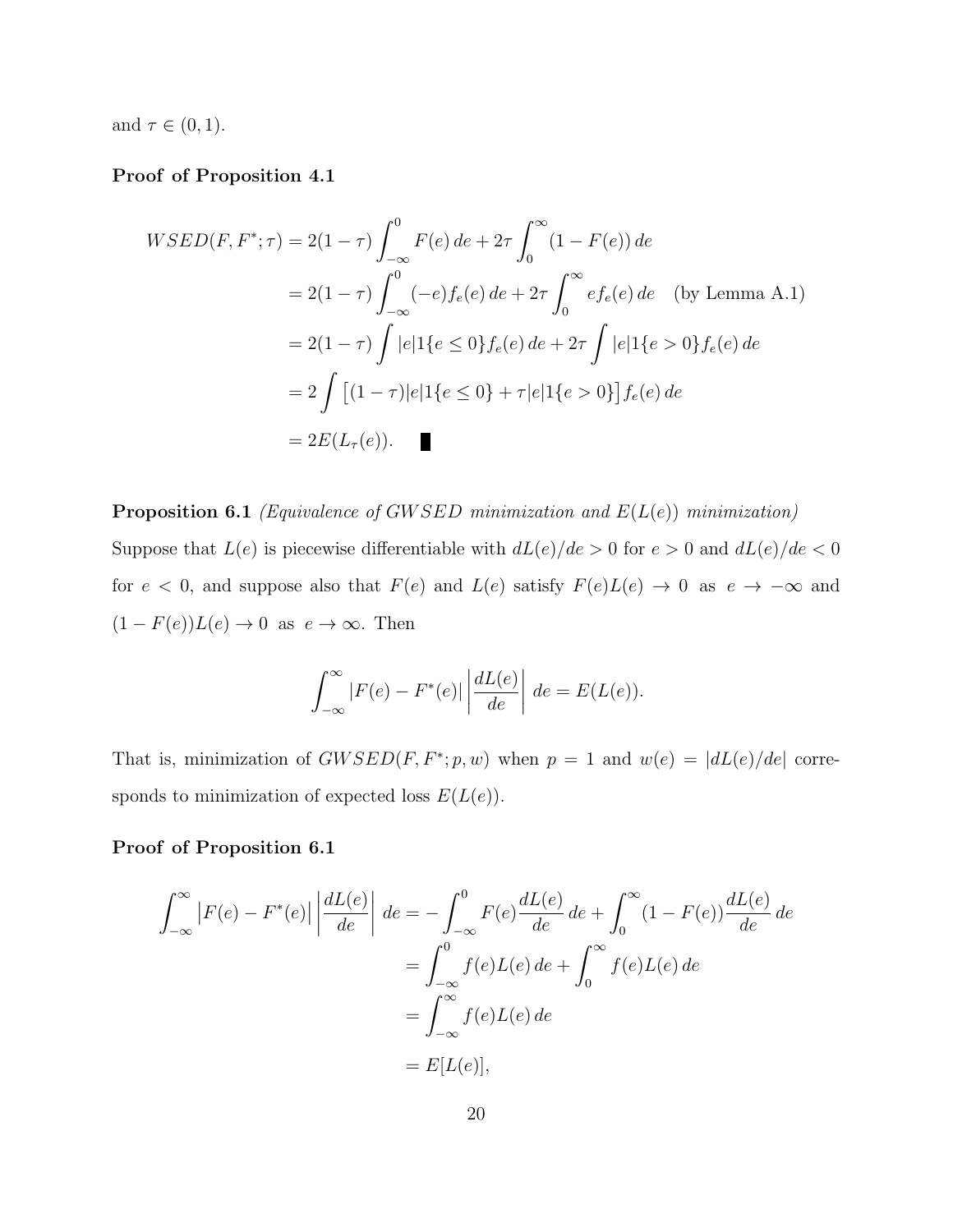where we obtain the second line by integrating by parts and exploiting the the assumptions on  $L(e)$  and  $F(e)$ . In particular,

$$
\int_{-\infty}^{0} F(e) \frac{dL(e)}{de} de = F(e)L(e) \Big|_{-\infty}^{0} - \int_{-\infty}^{0} f(e)L(e) de,
$$

by integration by parts, but the first term is zero because  $F(e)L(e) \to 0$  as  $e \to -\infty$ , and similarly,

$$
\int_0^{\infty} (1 - F(e)) \frac{dL(e)}{de} de = (1 - F(e))L(e) \Big|_0^{\infty} + \int_0^{\infty} f(e)L(e) de,
$$

again by integration by parts, and again the first term is zero because  $(1 - F(e))L(e) \rightarrow 0$ Ш as  $e \rightarrow \infty$ .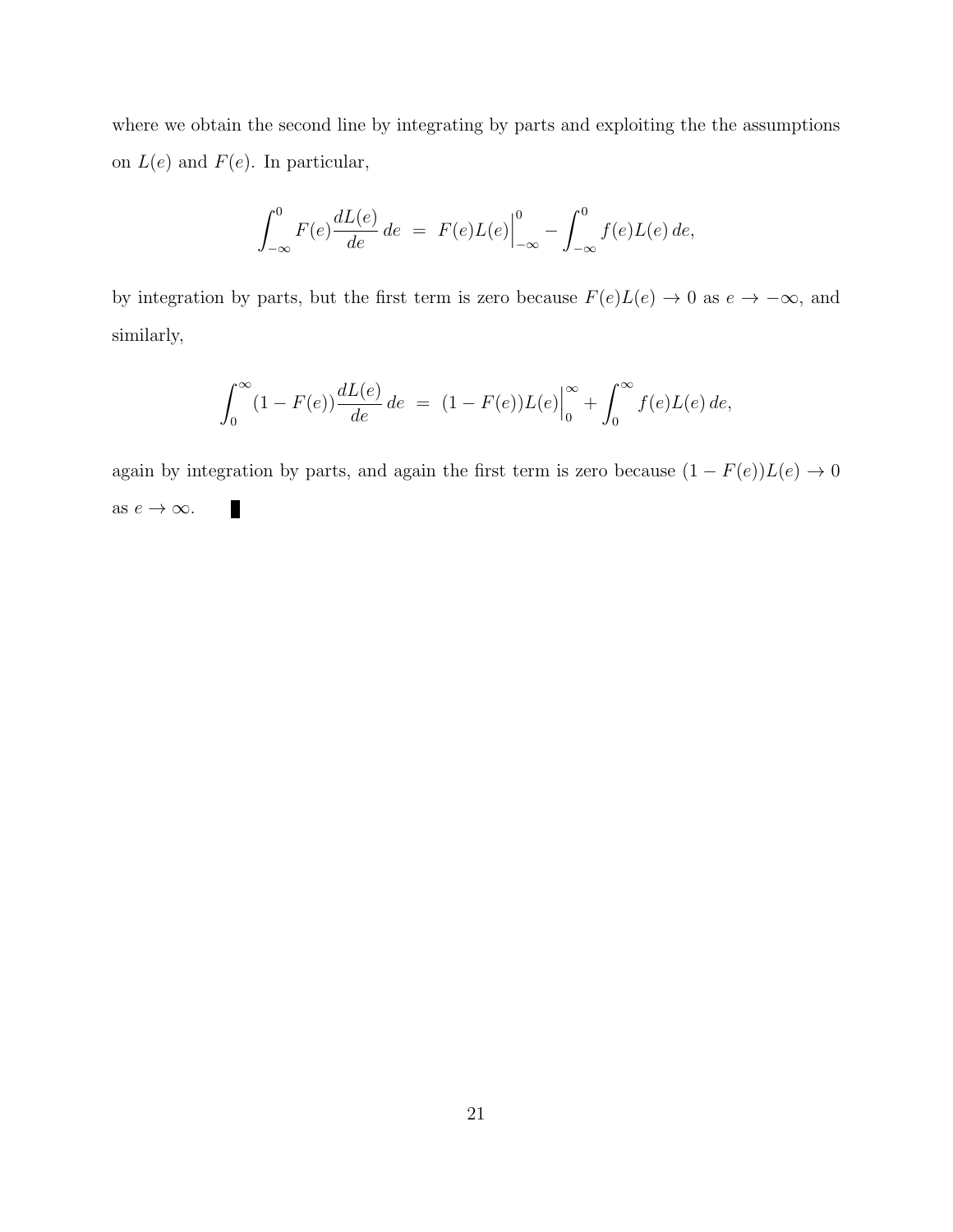## References

- <span id="page-21-7"></span>Ardakani, O.M., N. Ebrahimi, and E.S. Soofi (2015), "Ranking Forecast Models by Stochastic Error Distance and Survival Information Risk," Manuscript, Armstrong State University, Northern Illinois University, and University of Wisconsin-Milwaukee.
- <span id="page-21-8"></span>Block, H.W. and Z. Fang (1988), "A Multivariate Extension of Hoeffding's Lemma," Annals of Probability, 16, 1803–1820.
- <span id="page-21-0"></span>Christoffersen, P.F. and F.X. Diebold (1997), "Optimal Prediction Under Asymmetric Loss," Econometric Theory, 13, 808–817.
- <span id="page-21-4"></span>Corradi, V. and N.R. Swanson (2013), "A Survey of Recent Advances in Forecast Accuracy Comparison Testing, with an Extension to Stochastic Dominance," In X. Chen and N. Swanson (eds.), Causality, Prediction, and Specification Analysis: Recent Advances and Future Directions, Essays in honor of Halbert L. White, Jr., Springer, 121-143.
- <span id="page-21-3"></span>Elliott, G., I. Komunjer, and A. Timmermann (2005), "Estimation and Testing of Forecast Rationality under Flexible Loss," Review of Economic Studies, 72, 1107–1125.
- <span id="page-21-6"></span>Gneiting, T. (2011), "Quantiles as Optimal Point Forecasts," *International Journal of Fore*casting, 27, 197–207.
- <span id="page-21-2"></span>Gneiting, T. and A.E. Raftery (2007), "Strictly Proper Scoring Rules, Prediction, and Estimation," Journal of the American Statistical Association, 102, 359–378.
- <span id="page-21-1"></span>Granger, C.W.J. and R. Ramanathan (1984), "Improved Methods of Forecasting," Journal of Forecasting, 3, 197–204.
- <span id="page-21-5"></span>Jin, S., V. Corradi, and N.R. Swanson (2015), "Robust Forecast Comparison," Manuscript, Singapore Management University, University of Surrey, and Rutgers University. Available at SSRN: http://ssrn.com/abstract=2605927.